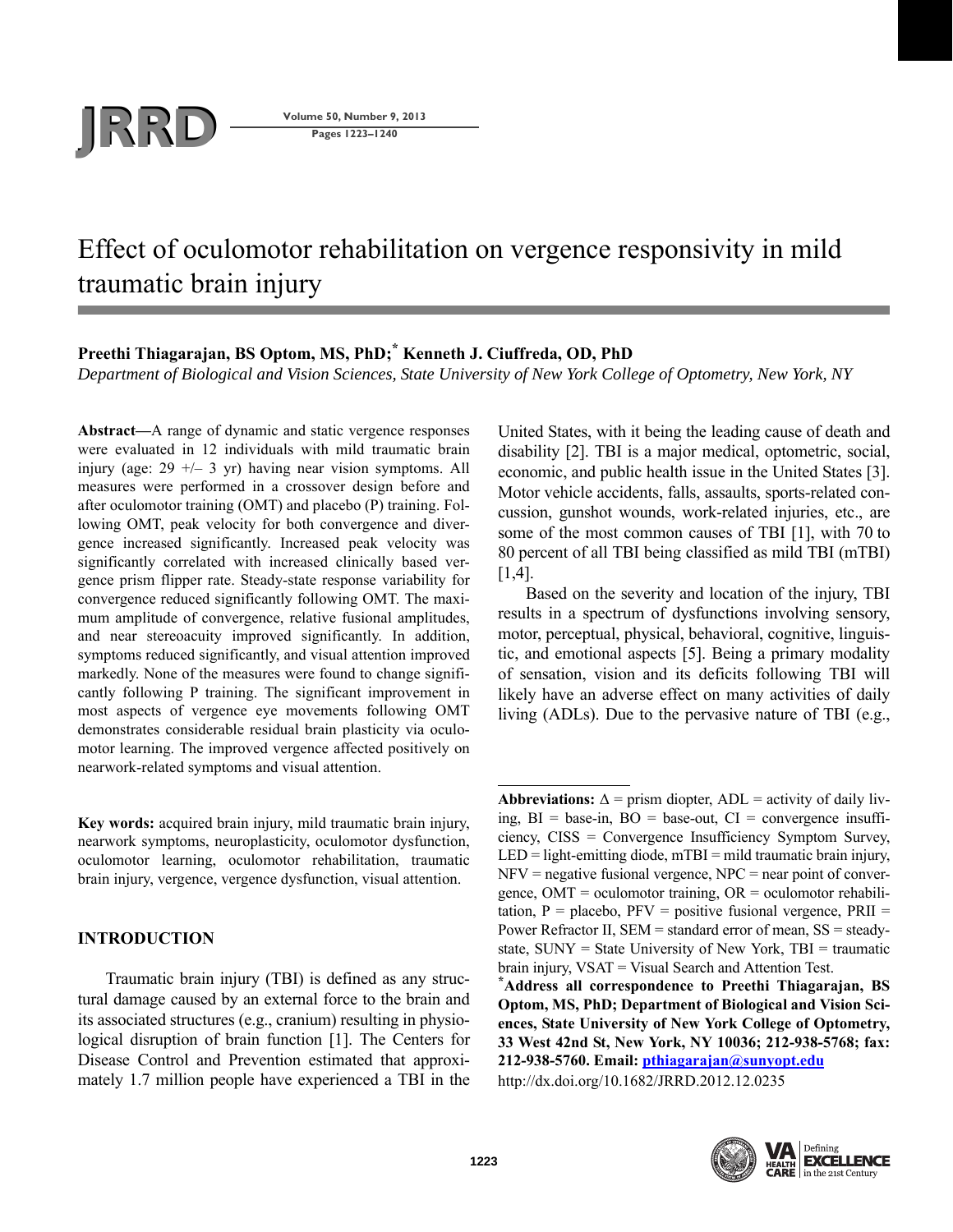coup-contrecoup), numerous vision-related areas can be adversely affected [3,6]. For example, approximately 90 percent of individuals with mTBI having vision-related symptoms examined in an optometric clinic setting were diagnosed with one or more oculomotor dysfunctions following their acute care phase and natural recovery period [7]. Of the sample population, 70 percent manifested nonstrabismic types of oculomotor deficiencies involving version, vergence, and accommodation. Such deficits could adversely affect reading and other nearwork ADLs [8]. Identifying these abnormalities and rehabilitating them are essential in improving reading ability and overall quality of life [8]. In this article, only the oculomotor system subcomponent of vergence is considered.

Vergence refers to the disjunctive movement of the eyes used to track objects varying in depth over the range of one's binocular visual field [9]. The goal is to rapidly obtain and maintain fusion, or singleness, of the object of interest by placing the foveally bifixated object on corresponding retinal points within Panum's fusional area [10]. Furthermore, the vergence system acts in synchrony and precision with the versional system to track objects laterally in one's visual space accurately and singly, with the accommodative system continuously activated to maintain target clarity [10].

There are several separate subsystems believed to be involved in the neural control of vergence [11]. While the midbrain comprises the majority of neurons [12], evidence for the existence of neurons that also discharge during vergence have been located in the pons [13–14], cerebellum [15], and some areas of the cerebral cortex, such as the frontal eye field [16], parietal lobe [17–18], middle temporal [19] and medial superior temporal visual areas [20], and primary visual cortex [21]. Since the vergence neural pathway is extensive, any injury to the multitude of related brain and contiguous structures may adversely affect the vergence system.

## **REVIEW OF VERGENCE DYSFUNCTIONS IN TRAUMATIC BRAIN INJURY**

## **Clinical Studies**

#### *Retrospective Studies*

Five retrospective studies have assessed the prevalence of oculomotor abnormalities in patients with mTBI, both in a civilian clinic population and in Department of Veterans Affairs and military populations [7,22–25]. The results are remarkably similar across these populations, in which the etiology of the TBI included both blast and nonblast injuries. Vergence dysfunctions ranged from 24 to 48 percent. While convergence insufficiency (CI) was the main clinical vergence dysfunction (42.5%), other vergence deficits that were also found with a relatively high frequency included binocular instability (10.0%), convergence excess (2.5%), basic exophoria (2.5%), and divergence insufficiency  $(\leq 2.0\%)$  [7]. These general findings have been confirmed in four recent related investigations [26–29].

## *Clinical Studies Involving Nonstrabismic Vergence Dysfunctions*

One of the earliest formal studies on the presence of binocular vision abnormalities following TBI was by Cross in 1945 [30]. Observations were made from several hundred cases examined at a military hospital. Convergence dysfunction was found to be one of the most common oculomotor anomalies. General body fatigue following TBI was presumed to be the cause of reported "ocular muscle fatigue," thus resulting in "defective convergence" in these individuals [30–31].

A number of more recent studies conducted in clinic populations have evaluated vergence function following TBI [32–39]. These studies have also found a range of vergence dysfunctions, including CI, reduced fusional ranges, and increased near exophoria, with percentages ranging from 25 to 75 percent.

#### **Laboratory Investigations**

An early study by Ron et al. objectively recorded vergence eye movements to a constant-velocity ramp stimulus, in which 28 patients with unspecified categories of TBI binocularly tracked a small target at near that moved continuously in depth from 30 to 5 cm along their midline [40]. Abnormal dynamic vergence responses were found in 71 percent of patients.

More recently, a wide range of static and dynamic vergence parameters were tested in 21 visually symptomatic adult patients with mTBI (mean  $\pm 1$  standard error of mean [SEM] age:  $45.7 \pm 3.1$  yr), as related to nearwork, by the State University of New York (SUNY) acquired TBI research group [41]. Five static parameters were found to be significantly different and abnormal between the mTBI and the visually nondisabled groups: near point of convergence (NPC) break and recovery values were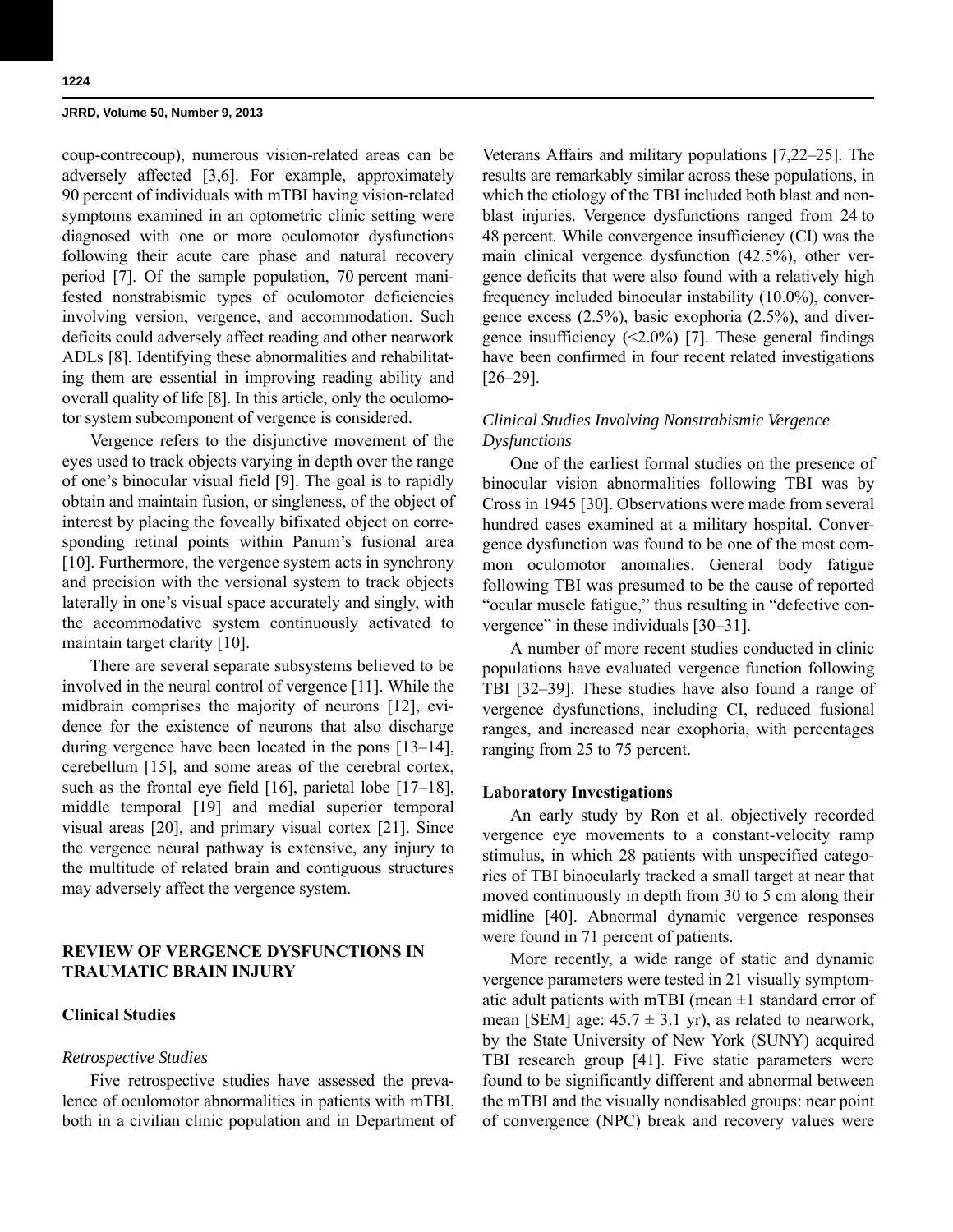receded, positive fusional vergence (PFV) break and recovery values were reduced, and the stereoacuity threshold was elevated (presumably related to inaccurate vergence) in the group with mTBI [10]. While the transient response amplitudes for convergence and divergence did not differ significantly between the nondisabled subjects and those with mTBI, because they were already normal at baseline, all of the dynamic parameters (i.e., peak velocity, time constant, and latency) were significantly different ( $p < 0.05$ ) between the two groups for both convergence and divergence. Responses were all slowed, delayed, and more variable in the group with mTBI than the nondisabled group.

Lastly, in a recent pilot study, objective recordings of vergence were obtained in two young adults with selfreported mTBI and nearwork symptoms [42]. Vergence dynamics were markedly slowed (i.e., reduced peak velocity) for convergence but not for divergence, as has been found earlier in larger populations [42].

## **OVERVIEW OF OCULOMOTOR REHABILITATION IN TRAUMATIC BRAIN INJURY**

Several clinical case studies and a few population studies have evaluated the effect of oculomotor rehabilitation (OR) in mTBI. One of the earliest studies involved with the treatment of vergence and accommodative disorders was conducted by Chandler in a hospital-based setting in a series of World War II-related TBI cases  $(n = 33)$ [43]. OR (unspecified, but presumably "orthoptic" fusional training) commenced anywhere from 3 wk to 5 yr postinjury. While 73 percent of the patients treated were either fully remediated or markedly improved, 12 percent failed to improve and only 6 percent exhibited spontaneous recovery (from 3 d to 2 wk postinjury). These results are consistent with later studies [44–48]. Evidence to support the fact that carefully programmed OR remediates binocular vision anomalies in those with mTBI also comes from several clinical population studies [38–39,49]. In each study, reading difficulty was one of the most common symptoms.

From these studies, there is abundant evidence from the literature in both laboratory-based and clinically based studies supporting the notion that targeted, specific, programmed OR procedures, which all incorporate the principle of motor learning [50–51], can remediate patients with

a range of binocular vision disorders as a consequence of mTBI. Symptoms were ameliorated concurrent with improvement or normalization of clinical signs. This is important information because improved oculomotor abilities and related visual-perceptual skills can hasten progress in the patient's other rehabilitative programs [52–53]. This includes cognitive therapy, for example, which requires complex visual saccadic scanning and fine detail discrimination.

The purpose of the current investigation was to evaluate comprehensively clinically and laboratory-based vergence parameters in individuals with mTBI reporting nearwork-related symptoms of an oculomotor nature before and after oculomotor training (OMT) performed in the clinic, without a home-based component. The OMT involved all three main oculomotor subsystems: vergence, accommodation, and version. The measures were also compared after placebo (P) training. For the purpose of the present article, only the oculomotor subsystem of vergence is considered.

## **METHODS**

## **Subjects**

Twelve subjects (8 females and 4 males) between the ages of 23 and 33 yr (mean  $\pm$  standard deviation: 29  $\pm$ 3 yr) participated in the study (see **[Appendix 1](http://www.rehab.research.va.gov/jour/2013/509/pdf/jrrd-2012-12-0235appn.pdf)** [available online only] for demographics). The training effects for the study were hypothesized to be moderate to large based on our earlier related laboratory studies [8,54–55], as well as the extensive clinical experience of the second author (K.J.C.). Sample size was calculated using a power analysis program (G\*Power 3; Institut für Experimentelle Psychologie, Heinrich Heine Universität Düsseldorf, Düsseldorf, Germany) at an alpha level of 0.05, with a power set at 0.80 using two key parameters of vergence (i.e., NPC and peak velocity). All subjects had documented mTBI, with injury onset of greater than 1 yr (1–10 yr postinjury) to avoid possible contamination from the natural recovery process [56]. All manifested several nearwork-related symptoms (e.g., intermittent diplopia) and at least one clinical sign of vergence dysfunction (e.g., receded NPC) of an oculomotor nature. All had stable general health. None had a significant cognitive dysfunction. Subjects were identified by their university-based healthcare provider and were recruited from the Raymond J. Greenwald Vision Rehabilitation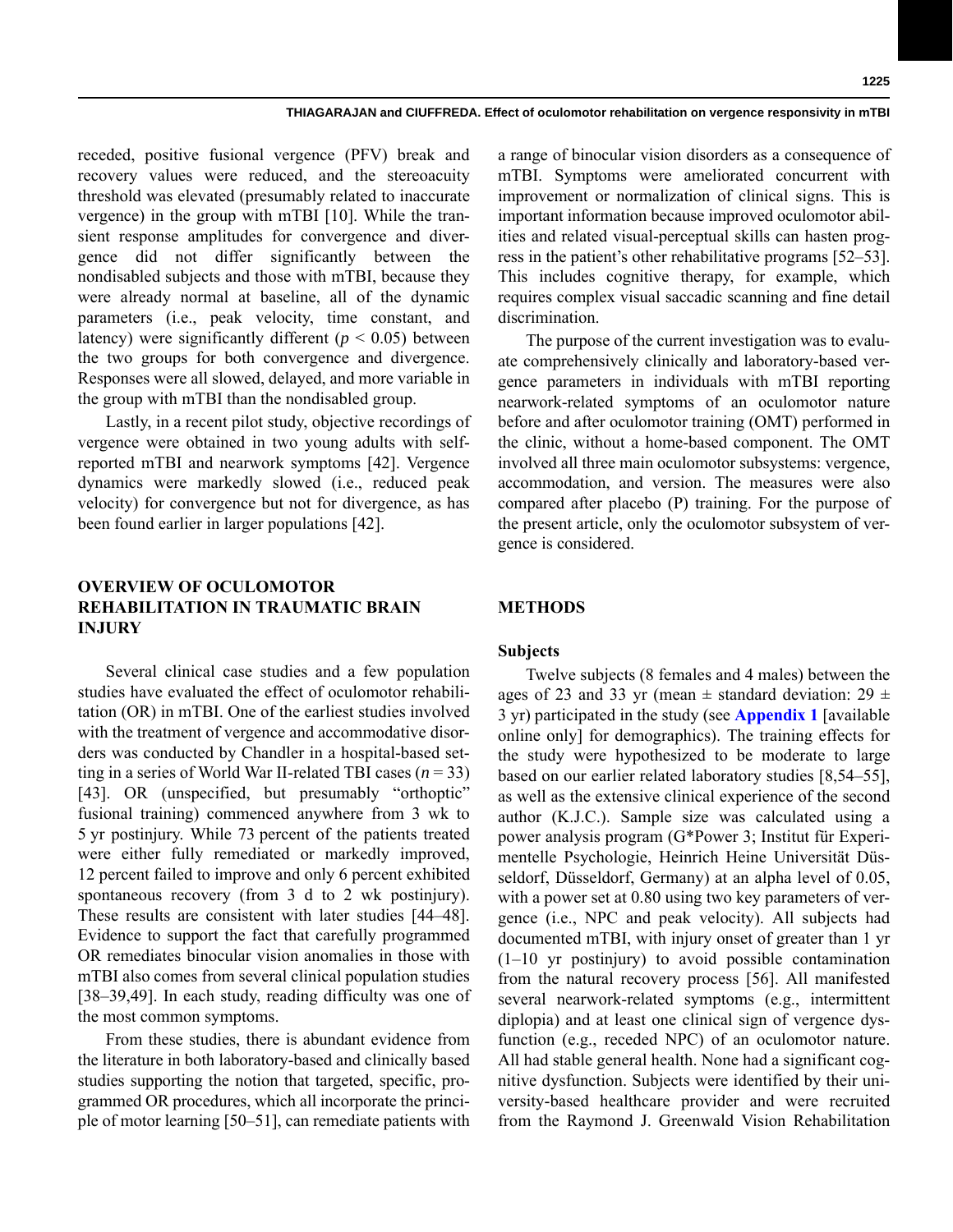Center at the SUNY College of Optometry University Optometric Center of New York. Subjects received a comprehensive vision examination prior to participating in the experiment, which included a detailed refractive, oculomotor, and ocular health assessment.

## **Study Design**

We conducted a crossover, interventional experimental design of a single-blind nature (for the subject) (**Figure 1**). In this design, each subject acted as his or her own control, thus negating undesirable intersubject variability. Each subject received both OMT (treatment A) and P training (treatment B). During phase 1, every oddnumbered subject first received treatment A, every evennumbered subject first received treatment B, and vice versa during phase 2. This interventional study had a duration of 15 wk. It consisted of 12 wk of the two treatment phases, 6 wk each phase separated by 1 wk, for a total of 9 h of OMT and 9 h of P training. In addition, there was a 3 wk measurement period: 1 wk before phase 1 treatment, 1 wk after phase 1 treatment, and 1 wk after phase 2 treatment. During these training and measurement periods, subjects did not perform any other OR to avoid contamination of test results.

The study consisted of the following phases:

- 1. Week 1: Initial baseline measures—all evaluative procedures (described later) were recorded over two separate test sessions (each session lasting for up to 1.5 h, including rest periods to prevent fatigue), each separated by at least 2 d.
- 2. Weeks 2–7: Phase 1 treatment—6 wk of either OMT or P training. Subjects received two training sessions per



#### **Figure 1.**

Illustration of crossover interventional experimental design and treatment phases. Adapted from Thiagarajan [87].

week. Each session was 60 min in duration, involving 45 min of actual training with the remainder of time consisting of short and interspersed rest periods for the subject. Total training time was 9 h over the 6 wk.

- 3. Week 8: Repeat baseline measures—same as step 1.
- 4. Weeks 9–14: Phase 2 treatment—same as step 2.
- 5. Week 15: Repeat baseline measures—same as step 1.

#### **Evaluative Procedures**

Several general areas of testing were performed; these included clinical and laboratory vergence measures, as well as visual attention and near-vision symptoms. All clinical measures were assessed using standardized clinical techniques [57]. All laboratory-based objective measures were performed using commercially available instrumentation with well-established test protocols developed in our laboratory for version [54], accommodation [58], and vergence [41]. All measures were noninvasive and were recorded with the subject's habitual distance correction in place. Order of testing was randomized over the 2 d of measurements.

- 1. Clinical measures: Selected binocular vision-related parameters were tested with randomization under standard clinical room illumination (80 Lux). They included NPC break and recovery, horizontal near phoria using the von Graefe prism dissociation method, horizontal near PFV and negative fusional vergence (NFV) ranges, vergence prism facility (with 12 prism diopter  $[\Delta]$  base-out  $[BO]$  and  $3\Delta$  base-in  $[BI]$  prism flippers), and stereoacuity using the Titmus stereo test.
- 2. Laboratory-based objective measures: Vergence dynamics to symmetric step vergence stimuli was recorded using the Power Refractor II (PRII) (Plusoptix Inc; Atlanta, Georgia) based on the principle of infrared videography and dynamic retinoscopy, with a sampling rate of 12.5 Hz (resolution: <0.9°) for binocular recording, as described elsewhere [41]. This sampling rate exceeds the Nyquist criterion [59]. Targets comprised the contiguous red and green fixation light-emitting diodes (LEDs) (angular size:  $0.28^\circ$ ) located on the measuring head of the PRII at 1 m and a white LED (angular size:  $0.86^\circ$ ) placed at  $0.3$  m, both aligned along the midline. Mean response amplitude, peak velocity, time constant, and steady-state (SS) response variability were calculated separately for both convergence and divergence.
- 3. Subjective visual attention test: A subjective correlate of global visual attention was assessed using the Visual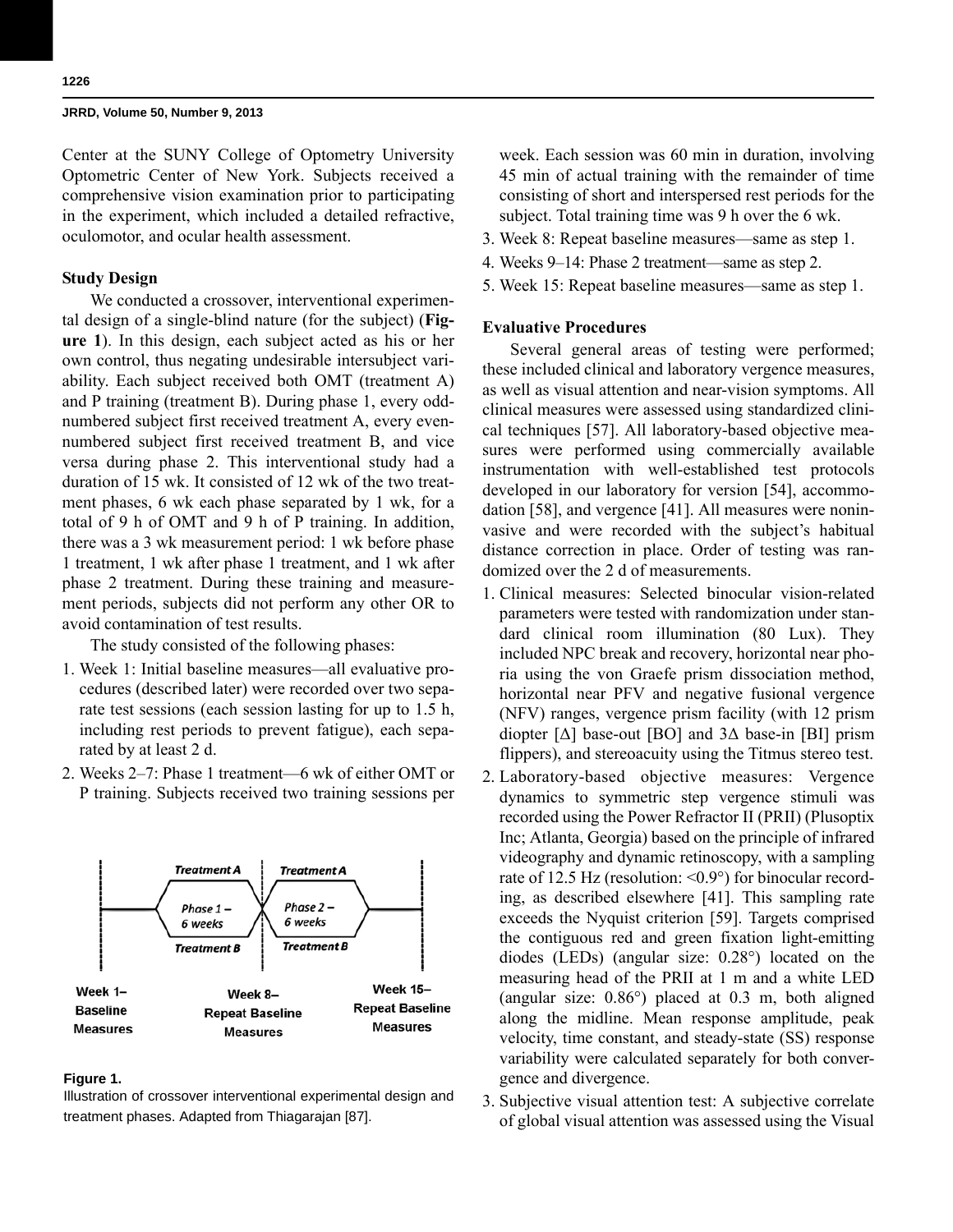Search and Attention Test (VSAT). It involves a search (for a letter or a symbol) and cancellation (cross-out) task that was developed by Trenerry et al. [60]. The VSAT was performed binocularly at the subject's habitual nearwork distance. Percentile scores were calculated from the age-matched normative table for the two test sheets.

4. Symptom scale: Individual symptoms related to nearwork were rated by the subjects using the Convergence Insufficiency Symptom Survey (CISS) [61]. It is composed of a 15-item questionnaire probing readingrelated symptoms (e.g., intermittent diplopia). The severity of symptoms is scaled from 0 to 4, i.e., from least symptomatic to most symptomatic. The total score was compared before and after each of the two training phases. A reduction in overall score of  $\geq 10$ was considered to reflect a significant reduction of symptoms. A score of  $\leq 16$  was considered to represent being relatively asymptomatic.

## **Treatment Protocol**

#### *Treatment A: Oculomotor Training*

OMT was performed along the midline at 0.4 m, two sessions per week, for a total of 6 wk. OMT was performed with constant verbal and visual feedback, motivation, and repetition and involved active participation of the subject to maximize attention. At a session, each oculomotor component (version, vergence, and accommodation) was trained for 15 min, interspersed with 5 min rest periods. Each session lasted for 1 h, with 45 min of training and 15 min of rest periods, for a total of 9 h of training over the 6 wk OMT phase, 3 h for each oculomotor subsystem. For the purpose of the present article, however, only the vergence training and related results are discussed (**Table 1**).

For step vergence amplitude training, BO and BI prisms were used. The basic principle behind the training was to maintain the accommodative demand constant at 0.4 m (2.5 D), while increasing the vergence demand [57,62]. The fusional targets were composed of pictures, symbols, numbers, letters, tumbling E, and colors displayed on a computer screen at 0.4 m. As treatment progressed and the subject demonstrated improvement, task difficulty was increased by reducing target size (from 10 $\degree$ ) to  $2^{\circ}$ ) and manually increasing the vergence demand prismatically. The total amount of prism depended on the subject's task performance level. After introducing each BO prism, subjects were instructed to fuse the target as rapidly

|  |  | anı | г |  |
|--|--|-----|---|--|
|--|--|-----|---|--|

Training protocol for vergence.

| <b>Stimulus</b>                    | <b>Stimulus</b><br><b>Parameter</b> | <b>Training</b><br>Period<br><b>Duration</b><br>(min) | <b>Total</b><br>Training<br><b>Duration</b><br>(min) |
|------------------------------------|-------------------------------------|-------------------------------------------------------|------------------------------------------------------|
| Disparity                          | Step Amplitude (BO/BI)              |                                                       | 15                                                   |
|                                    | Step Facility (BO/BI)               | 5                                                     |                                                      |
|                                    | Ramp                                | 3                                                     |                                                      |
| No Disparity                       | Placebo-Step                        | 10                                                    | 15                                                   |
|                                    | Placebo-Ramp                        | 5                                                     |                                                      |
| $BI = base-in$ , $BO = base-out$ . |                                     |                                                       |                                                      |

as possible. This trained the fast vergence mechanism [63]. The fused percept was then maintained for 15 to 20 s. This sustained viewing trained the slow vergence mechanism that maintained the vergence response [63]. Such response maintenance reflects the vergence adaptation mechanism [63–64]. BO training was terminated at the point at which subjects could no longer fuse (and/or focus) with their maximum effort. This was repeated for BI prisms, which stimulated relative divergence. The order of BO and BI training at each session was randomized.

For step vergence facility training [62], combinations of BO and BI prism flippers (3ΔBO/1ΔBI, 6ΔBO/2ΔBI, 9ΔBO/3ΔBI, and 12ΔBO/3ΔBI) were used while maintaining accommodation constant at 0.4 m (2.5 D). The fusional targets were similar to those used in the previously mentioned amplitude training. Based on the subject's initial ability to fuse, the magnitude of prism flipper was chosen. Subjects bifixated targets on a computer screen, and they were instructed to fuse and focus as rapidly as possible and to achieve the maximum number of cycles possible. As the treatment progressed and the subject demonstrated improvement, task difficulty was increased by increasing the prism flipper magnitude and by reducing target size (from  $10^{\circ}$  to  $2^{\circ}$ ).

For ramp vergence training, subjects binocularly tracked an isolated, high-contrast (>90%), Snellen 20/30 letter controlled by an XY plotter and function generator moving continuously over a range of 0.5 to 0.2 m at the rate of 0.1 to 1.0 Hz. Task difficulty was increased by tracking at closer distances, with the combination of increased speed. Subjects were instructed to maintain the target clear and single.

### *Treatment B: Placebo Training*

P training was performed as described previously for OMT. P training did not involve any disparity stimulation,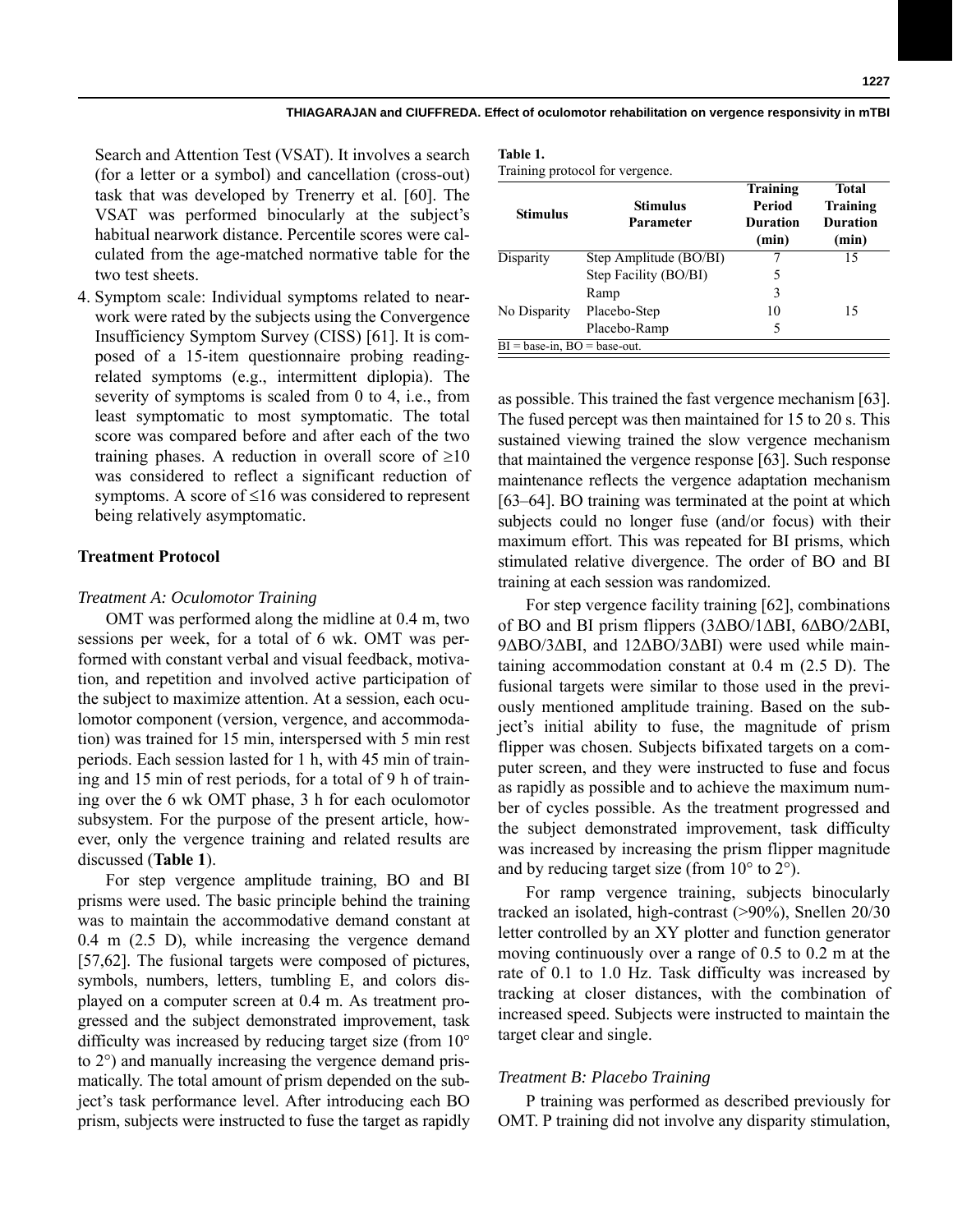because this is the primary drive for the vergence system [10]. For the P-step, binocular and monocular plano-powered loose prism and prism flippers and/or monocular vertical prism  $(0.5 \text{ or } 1 \Delta D)$  flippers were used as the P training analog to OMT. Training was performed both monocularly (5 min) and binocularly (5 min). For the Pramp, subjects tracked a difference of Gaussian (0.2 cycles<sup> $\circ$ </sup>) target through a 0.5 mm pinhole monocularly for 5 min (2.5 min each eye) in an otherwise darkened room, which did not provide any disparity (or blur or accommodative vergence) drive [10].

## **Data Acquisition and Analyses for Objective Recordings**

The recorded video files were saved to the PRII hard drive and converted into .txt files. They were then transferred into Excel (Microsoft; Redmond, Washington) for detailed analysis. Three artifact-free (free of blinks and/or saccades) convergence and three divergence responses were selected for analysis from the right eye position traces for each subject from a sample of seven to eight responses in each direction. The middle three responses were used for analysis, and the initial and final responses were omitted to avoid possible learning and fatigue effects, respectively [41]. An exponential decay function was fit to the traces, and the response amplitudes and time constants were obtained using GraphPad Prism (Graph-Pad Software Inc; La Jolla, California). The peak velocities were derived from first-order differentiation of the exponential equation. The SS response variability was calculated from the standard deviation of the measured time window  $(-5 \text{ s})$  of response after SS was attained. The goodness of fit was assessed from the *r* <sup>2</sup> values of each fitted response. The mean  $r^2$  value for both increasing and decreasing steps was always >0.8 for each subject, thus demonstrating a good fit. The mean amplitude, time constant, and peak velocity of the responses at baseline, post-OMT, and post-P training were compared statistically using GraphPad Prism at  $p \leq 0.05$ .

## **STATISTICAL ANALYSES**

### **Combined Group**

The key objective of the study was to evaluate the effect of OMT in individuals with mTBI and oculomotorbased near-vision symptoms. Therefore, the main analyses included a comparison of baseline measures before and after OMT using paired two-tailed *t*-tests. Data from all 12 subjects were analyzed and presented as the "combined group" results. For those subjects who received OMT first, baseline measures from week 1 (baseline) and baseline measures from week 8 (post-OMT) were used for the analyses. For those subjects who received P training first, baseline measures from week 1 (baseline) and baseline measures from week 15 (post-OMT) were used for analyses. For subgroup analyses, a repeated-measures, one-way analysis of variance and Tukey post hoc analyses were performed for comparisons between baseline, OMT, and P training. In addition, correlations between relevant objective and subjective parameters were performed using linear regression.

## **Subgroups**

See **[Appendix 2](http://www.rehab.research.va.gov/jour/2013/509/pdf/jrrd-2012-12-0235appn.pdf)** (available online only) for detailed subgroup analyses.

## **RESULTS (COMBINED GROUP ANALYSIS)**

## **Laboratory-Based Objective Measures**

The dynamic trajectories of the symmetric vergence responses from the right eye were fit using an exponential, one-phase decay function. There was a significant increase in peak velocity for both convergence  $(t(1))$  = 3.08;  $p = 0.01$ ) and divergence  $(t(11) = 3.96; p = 0.01)$  following OMT, but it did not normalize (**Figure 2(a)**). There was a significant decrease in time constant for both convergence  $(t(11) = 2.77; p = 0.01)$  and divergence  $(t(11) =$ 3.65;  $p = 0.01$ ) after OMT (**Figure 2(b)**). While the time constant normalized for convergence, it did not for divergence. **Figure 3** shows the exponential fit to vergence responses in a typical subject with mTBI. Faster convergence and divergence responses are evident following OMT. Convergence SS response variability reduced significantly  $(t(11) = 2.28; p = 0.04)$  after OMT, but it did not for divergence  $(t(11) = 0.62; p = 0.54)$ . There was no significant difference in response amplitudes for either convergence  $(t(11) = 0.80; p = 0.43)$  or divergence  $(t(11) =$ 0.41;  $p = 0.99$ ), because they were already accurate at baseline. See **Table 2** for group mean  $(\pm 1 \text{ SEM})$  dynamic values at baseline and post-OMT. Of the eight parameters that were abnormal at baseline, six (75%) improved significantly following OMT. The remaining two parameters were already normal at baseline.

## **Clinically Based Subjective Measures**

Of the nine clinical parameters assessed, five were already normal at baseline, and four were found to be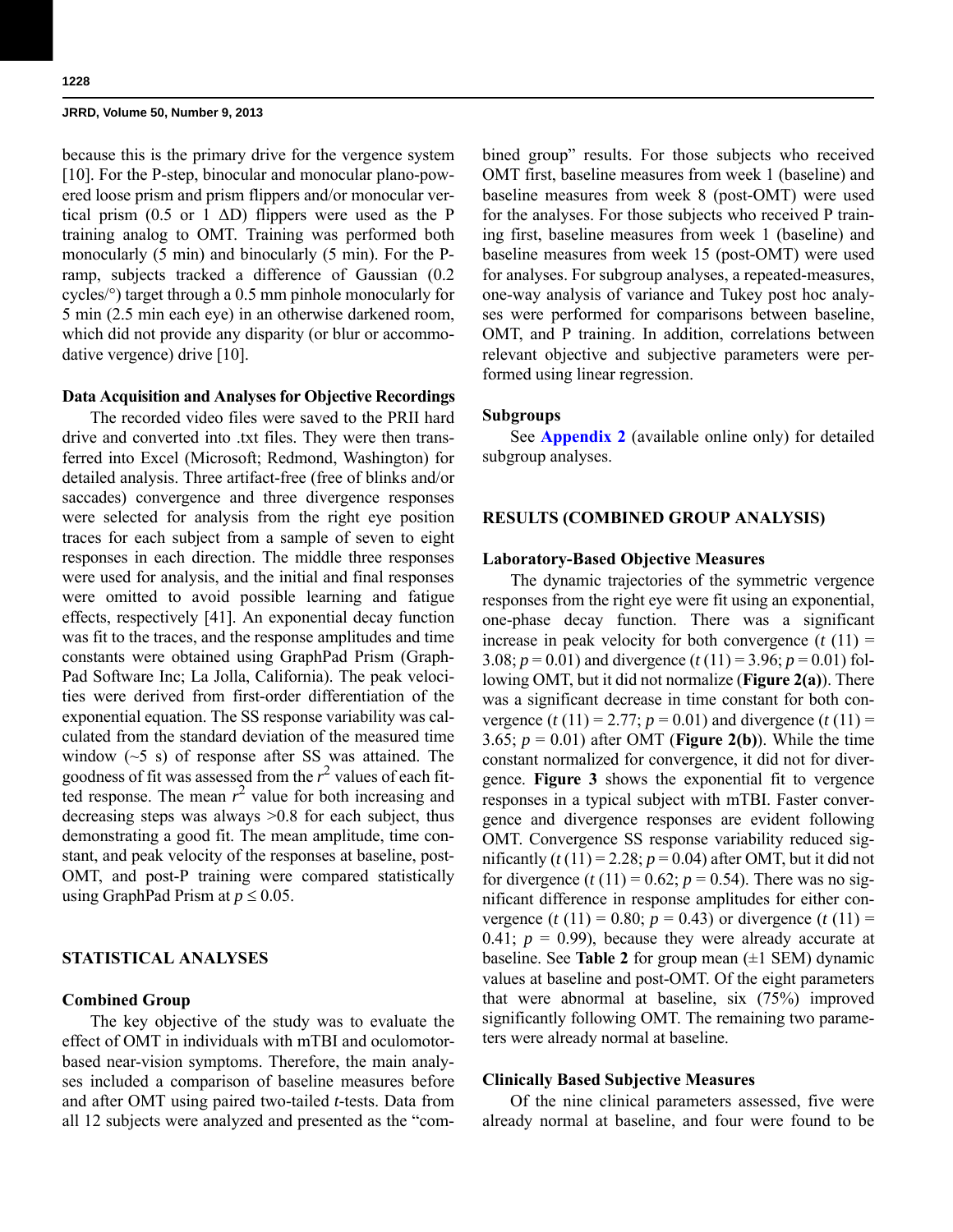

## **Figure 2.**

(**a**) Peak velocity for convergence and divergence before and after oculomotor training (OMT) in comparison with mean normal value for this response amplitude derived from Yuan et al. [75]. (**b**) Time constant for convergence and divergence before and after OMT in comparison with mean normal value derived from Ciuffreda et al. [48]. Error bar indicates +1 standard error of mean. TSignificantly different.

abnormal. All four abnormal parameters (100%) improved significantly following OMT. There was a significant decrease (i.e., improvement) in both the NPC break ( $t(11) = 4.07$ ;  $p = 0.01$ ) and NPC recovery ( $t(11) =$ 3.64;  $p = 0.01$ ) after OMT, but they did not normalize (**Figure 4(a)**). In addition, this increase in maximum vergence amplitude (NPC break) was significantly correlated ( $p < 0.05$ ) with reduction in symptoms ( $r = 0.57$ ), as well as with improved visual attention  $(r = 0.40)$ . Both the PFV break  $(t(11) = 2.80; p = 0.01)$  and PFV recovery  $(t(11) = 4.71$ ;  $p = 0.01$ ) values significantly increased with OMT. Prism vergence facility  $(t (11) = 4.22; p =$ 0.01) (**Figure 4(b)**) and stereoacuity (*t* (11) = 2.34; *p* = 0.03) also improved significantly following OMT. The NFV break increased significantly  $(t (11) = 3.40; p =$ 

0.01) and normalized, while the NFV recovery exhibited a predicted trend  $(t(11) = 2.04; p = 0.06)$ . There was no significant change in the horizontal near phoria value  $(t(11) = 0.49; p = 0.62)$ , which ranged from 14 exophoria to 1 esophoria in the group. See **Table 3** for the group mean  $(\pm 1$  SEM) values at baseline and post-OMT.

There was no statistically significant effect  $(p > 0.05)$ of the P training on any of the vergence parameters tested. See **[Appendix 2](http://www.rehab.research.va.gov/jour/2013/509/pdf/jrrd-2012-12-0235appn.pdf)** (available online only) for details.

#### **Other Subjective Tests**

The CISS total score significantly reduced  $(t(11) =$ 3.69;  $p = 0.01$ ) from a mean value of  $37 \pm 4$  to  $28 \pm 3$  following OMT. This quantitatively indicated a reduction in nearvision-related symptoms following OMT.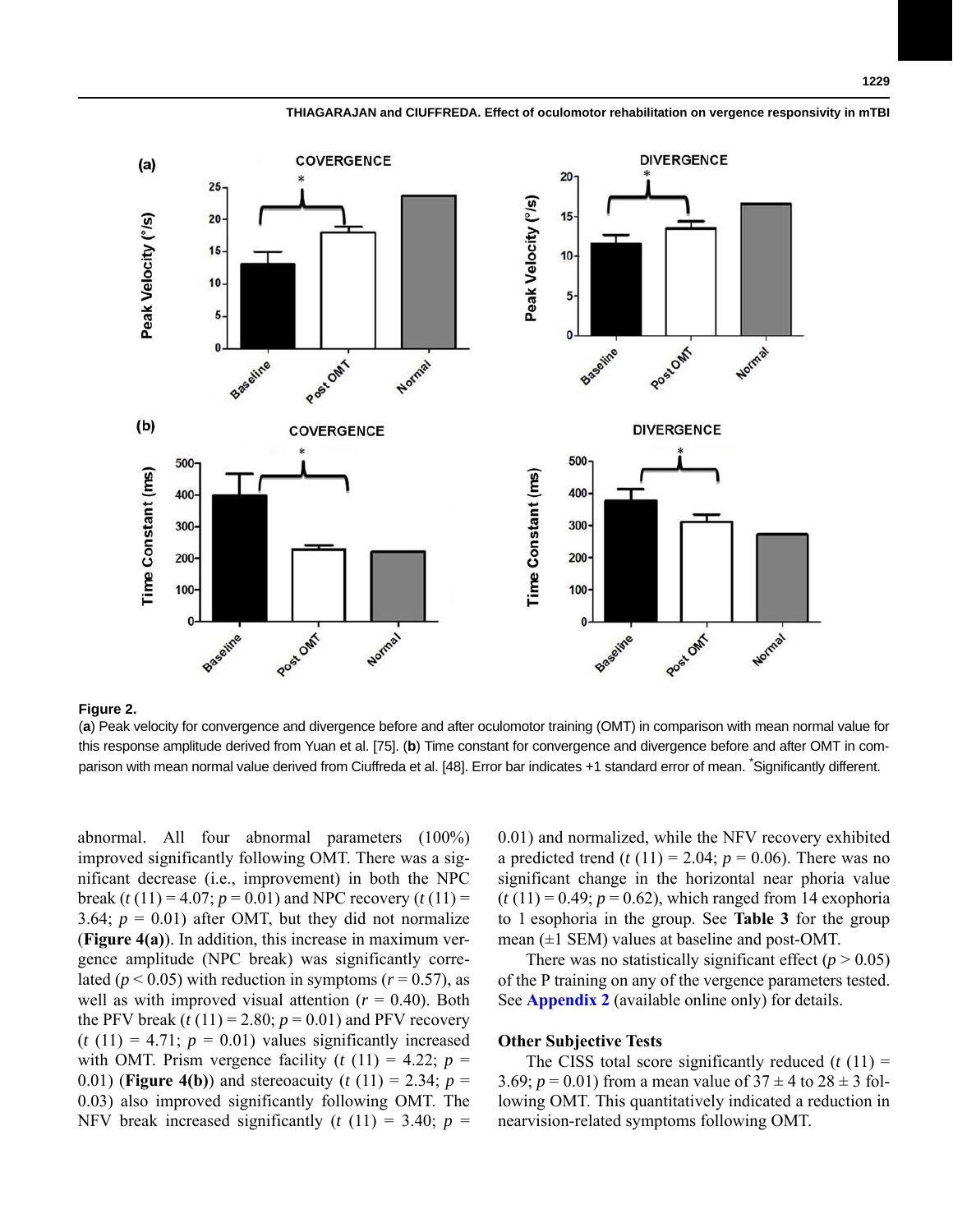

## **Figure 3.**

Horizontal eye position as function of time. Exponential fit of step vergence dynamic trajectory from right eye before (left column) and after (right column) oculomotor training for convergence (top row) and divergence (bottom row) in typical subject with mild traumatic brain injury.

#### **Table 2.**

Mean ±1 standard error of mean laboratory-based objective parameters of symmetric vergence before (baseline) and after oculomotor training (post-OMT).

| <b>Dynamic Parameter</b>                                  | <b>Baseline</b>           | Post-OMT        | <i>p</i> -Value          |
|-----------------------------------------------------------|---------------------------|-----------------|--------------------------|
| C: Peak Velocity $(^{\circ}/s)$                           | $13.0 \pm 1.9$            | $18.0 \pm 0.9$  | $0.01*$                  |
| D: Peak Velocity $(^{\circ}/s)$                           | $11.6 \pm 1.1$            | $13.5 \pm 0.8$  | ${<}0.01$ <sup>*</sup>   |
| C: Time Constant (ms)                                     | $399 \pm 68$              | $228 \pm 14$    | $0.01*$                  |
| D: Time Constant (ms)                                     | $378 \pm 35$              | $312 \pm 22$    | $\leq 0.01$ <sup>*</sup> |
| C: SS Variability $(°)$                                   | $0.90 \pm 0.07$           | $0.75 \pm 0.04$ | $0.04*$                  |
| D: SS Variability $(°)$                                   | $0.81 \pm 0.05$           | $0.78 \pm 0.02$ | 0.54                     |
| C: Response Amplitude $(°)$                               | $3.93 \pm 0.07^{\dagger}$ | $3.96 \pm 0.08$ | 0.43                     |
| D: Response Amplitude $(°)$                               | $3.93 \pm 0.06^{\dagger}$ | $3.93 \pm 0.08$ | 1.00                     |
| *Statistically significant.                               |                           |                 |                          |
| <sup>†</sup> Already normal at baseline.                  |                           |                 |                          |
| $C =$ convergence, $D =$ divergence, $SS =$ steady-state. |                           |                 |                          |

With respect to visual attention at baseline, the group mean VSAT percentiles increased significantly  $(t(11) =$ 4.43;  $p = 0.01$ ) from the 32nd ( $\pm$  9) to the 50th ( $\pm$  10) percentile following OMT, with increases in 10 of the 12 (80%) subjects. This indicated quantitatively increased visual attentional aspects concurrent with OMT.

## **DISCUSSION**

The primary aim of the present investigation was to evaluate a range of objective laboratory and subjective clinical measures of vergence before and after vergencebased OMT in individuals who reported nearwork-related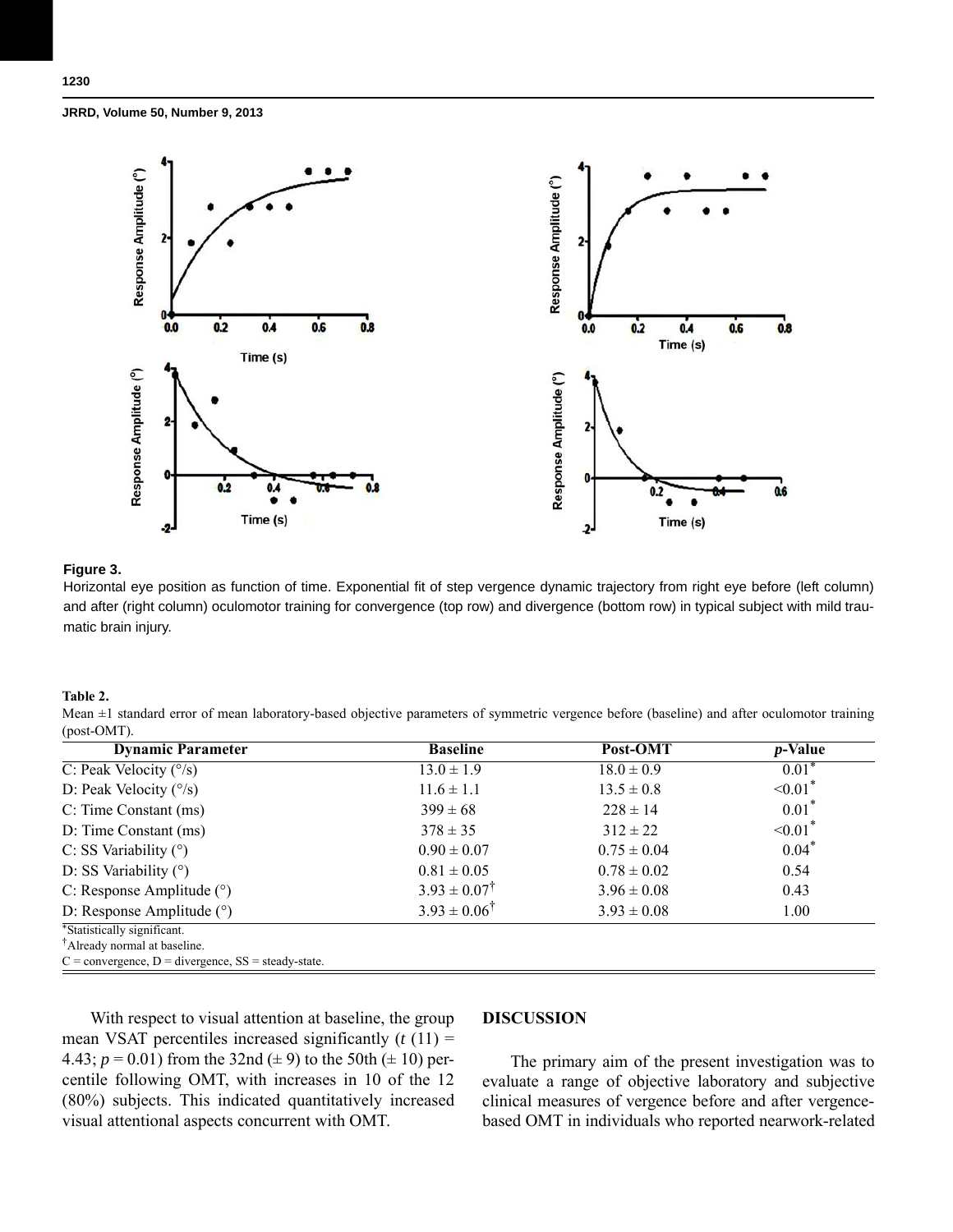

#### **Figure 4.**

(**a**) Mean near point of convergence (NPC) break and recovery values before and after oculomotor training (OMT) as compared with mean normal value derived from Manas [71]. (**b**) Mean vergence facility before and after OMT in mild traumatic brain injury as compared with mean normal value derived from Manas [71]. Error bar indicates +1 standard error of mean. \* Significantly different.

symptoms of an oculomotor nature following their mTBI. With only 3 h of total vergence training distributed over 6 wk, significant  $(p < 0.05)$  improvements were found in the vast majority (>80%) of the key laboratory and clinical aspects of vergence that were abnormal at baseline. The results were also compared with an equal dosage and distribution of P training. None of the vergence measures were found to have a significant group effect from the P training ( $p > 0.05$ ).

Although most of the initially abnormal parameters significantly improved with OMT, many did not normalize. This may suggest that the OMT should be increased, perhaps twofold or greater, to obtain a yet more robust result, assuming that the underlying neurology is sufficiently intact to yield a normalization. This critical area needs to be explored in the future. Lastly, as discussed for dynamic OMT aspects, the question remains whether additional hours of training would yield normalization of all static vergence parameters. Future studies in this critical area are needed.

#### **Training Effect on Vergence Dynamics**

At baseline, both convergence and divergence eye movements consistently demonstrated slowed dynamic trajectories in all subjects. This was evident from the reduced peak velocity along with the correlated increased time constant values. The group mean peak velocity in the population with mTBI was reduced by  $\sim$ 45 percent for convergence and  $\sim$ 25 percent for divergence [65–66]. The slowed but accurate responses suggest the presence of normal visual feedback with respect to disparity detection and processing. This is consistent with both laboratory and modeling findings, suggesting the dual-mode control of vergence [67]. That is, the initial response component (i.e., the first 200 ms) is preprogrammed (i.e., open-loop response) for the estimated amplitude of the step disparity input, followed by completion of the movement over the next several hundred milliseconds via visual feedback control (i.e., closed-loop response), with the overall response being completed in approximately 800 to 1,000 ms. These findings suggest that the slowed but accurate responses were primarily the result of improvement in the pulse subcomponent of the neural signal and not caused by its step subcomponent.

Following OMT, there was a significant increase in peak velocity by ~40 percent for convergence and ~15 percent for divergence from their mean baseline value. Concomitantly, the time constant for both convergence and divergence exhibited correlated and proportional decreases, as expected due to their inverse interrelation.

The prism flipper facility rate is the clinical analog for the overall laboratory-based vergence response incorporating and combining all dynamic parameters (i.e., peak velocity, time constant, and latency) into a global, validated metric [62]. Thus, peak velocity and prism flipper rate were found to correlate significantly with each other both before and after the OMT. At baseline, the mean vergence facility rate was ~65 percent less than the mean clinic norm [62]. With OMT, subjects could now fuse both the BO and BI prisms rapidly, with a large and significant twofold increase in facility rate, but it did not normalize.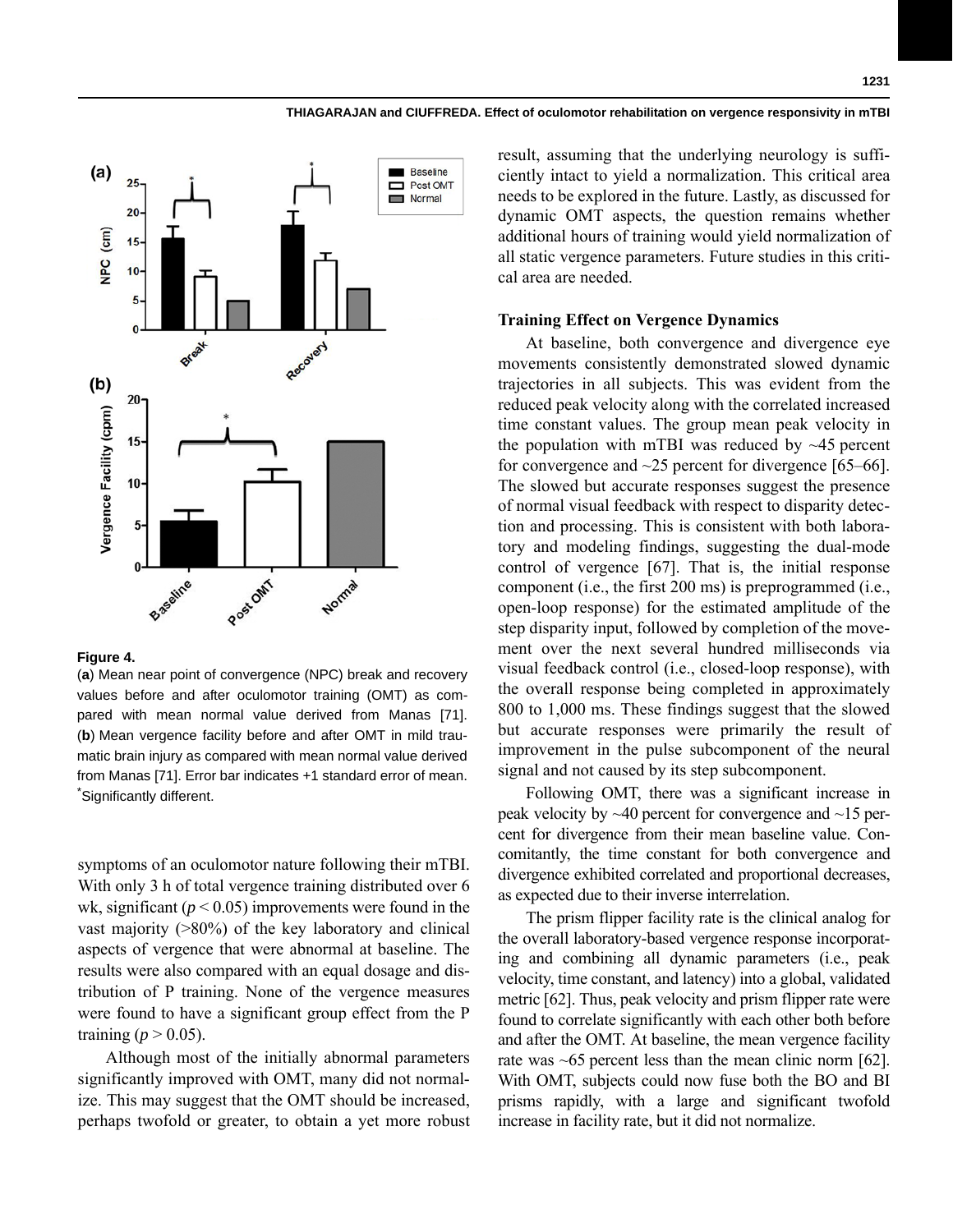**Table 3.**

Mean ±1 standard error of mean clinically based parameters of vergence before (baseline) and after oculomotor training (post-OMT).

| <b>Clinical Parameter</b>                  | <b>Baseline</b>                  | Post-OMT            | $p$ -Value             |
|--------------------------------------------|----------------------------------|---------------------|------------------------|
| $\overline{\text{NPC} \text{ Break (cm)}}$ | $15.6 \pm 2.3$                   | $9.2 \pm 1.0$       | $\leq 0.01*$           |
| NPC Recovery (cm)                          | $17.9 \pm 2.5$                   | $11.9 \pm 1.3$      | ${<}0.01*$             |
| PFV Break $(\Delta)$                       | $22.0 \pm 1.8^{\dagger}$         | $27.0 \pm 1.6$      | $0.01*$                |
| PFV Recovery $(\Delta)$                    | $13.0 \pm 1.3^{\dagger}$         | $21.0 \pm 1.7$      | ${<}0.01$ <sup>*</sup> |
| NFV Break $(\Delta)$                       | $16.5 \pm 1.6$                   | $19.0 \pm 1.5$      | ${<}0.01*$             |
| NFV Recovery $(\Delta)$                    | $10.5 \pm 1.2^{\dagger}$         | $12.3 \pm 1.1$      | 0.06                   |
| Vergence Facility (cpm)                    | $5.5 \pm 1.3$                    | $10.2 \pm 1.5$      | ${<}0.01$ <sup>*</sup> |
| Horizontal Near Phoria $(\Delta)$          | $5.8 \pm 1.0$ (exo) <sup>†</sup> | $6.1 \pm 0.9$ (exo) | 0.62                   |
| Stereoacuity (arc sec)                     | $26.2 \pm 1.5^{\dagger}$         | $22.9 \pm 1.1$      | $0.03*$                |
| CISS (score)                               | $37 \pm 4$                       | $28 \pm 3$          | ${<}0.01*$             |
| VSAT $(\%)$                                | $32 \pm 9$                       | $50 \pm 10$         | ${<}0.01$ <sup>*</sup> |
| *Statistically significant.                |                                  |                     |                        |

†Already normal at baseline.

**Δ** = prism diopter, CISS = Convergence Insufficiency Symptom Survey, exo = exophoria, NFV = negative fusional vergence, NPC = near point of convergence, PFV = positive fusional vergence, VSAT = Visual Search and Attention Test.

In the present study, the SS response was assessed for  $\sim$ 5 s. Within this measured window of time, the SS variability for convergence decreased significantly following OMT as assessed at 30 cm. This suggests improved convergence sustainability involving the slow vergence mechanism [63]. Our previous study in this area [41] found abnormal, reduced vergence adaptation in those with mTBI, which is also typically found in those without mTBI but with vergence-related dysfunction and correlated symptoms [68]. In contrast, the SS variability did not change markedly for divergence at the 1-m test distance. This finding may not be surprising given the fact that the OMT was performed at the conventional near reading distance of 40 cm. This suggests lack of generalization of the rehabilitation effects (i.e., oculomotor learning) to the overall vergence system. In the future, vergence training should also be conducted at different distances and gaze directions to attain a more generalizable improvement in vergence responsivity.

## **Training Effect on Static Measures of Vergence**

The NPC is the main static diagnostic measure used in the clinic for assessment of vergence dysfunctions [62]. At baseline, the subjects with mTBI demonstrated markedly receded NPC components (break and recovery), thus suggesting poor maximal convergence amplitude fusional ability. Following OMT, the NPC amplitude and recovery improved significantly but did not normalize.

The relative vergence amplitude increased in both the convergent and divergent directions following OMT. This was evident from the increased PFV and NFV break values. While the PFV recovery value significantly improved following OMT, it did not for the NFV recovery value. The relative vergence system has several response nonlinearities (e.g., amplitude, dynamics) between PFV and NFV [62], and this may reflect one such difference [66]. This is consistent with the fact that training relative convergence (PFV) is easier than relative divergence (NFV) [69]. It is also consistent with neurophysiological evidence demonstrating more convergence-related cells present than divergence-related cells [15].

The overall improvement in convergence ability was also reflected in the improved near stereoacuity with OMT. Presumably, this is caused by improvement in vergence response accuracy and stability, which would reduce the mean fixation disparity vergence error at near, hence improving stereoacuity [10]. This is consistent with the recent finding that increased fixation disparity was significantly correlated with reduced stereoacuity at near in individuals with mTBI [41].

However, OMT did not seem to have an effect on the near horizontal phoria. In the nonadapted state of vergence, this value reflects the horizontal position of eyes in the absence of fusional vergence [70]. This value would be expected to change only if the cross-link ratio (response accommodative convergence/accommodation) changed [71]. However, past studies have reported constancy of this cross-link following vergence training in both visually nondisabled subjects [64,72] and in symptomatic individuals manifesting binocular vision dysfunction [73].

From the present findings, as well as from the previous studies that assessed objective and clinical measures of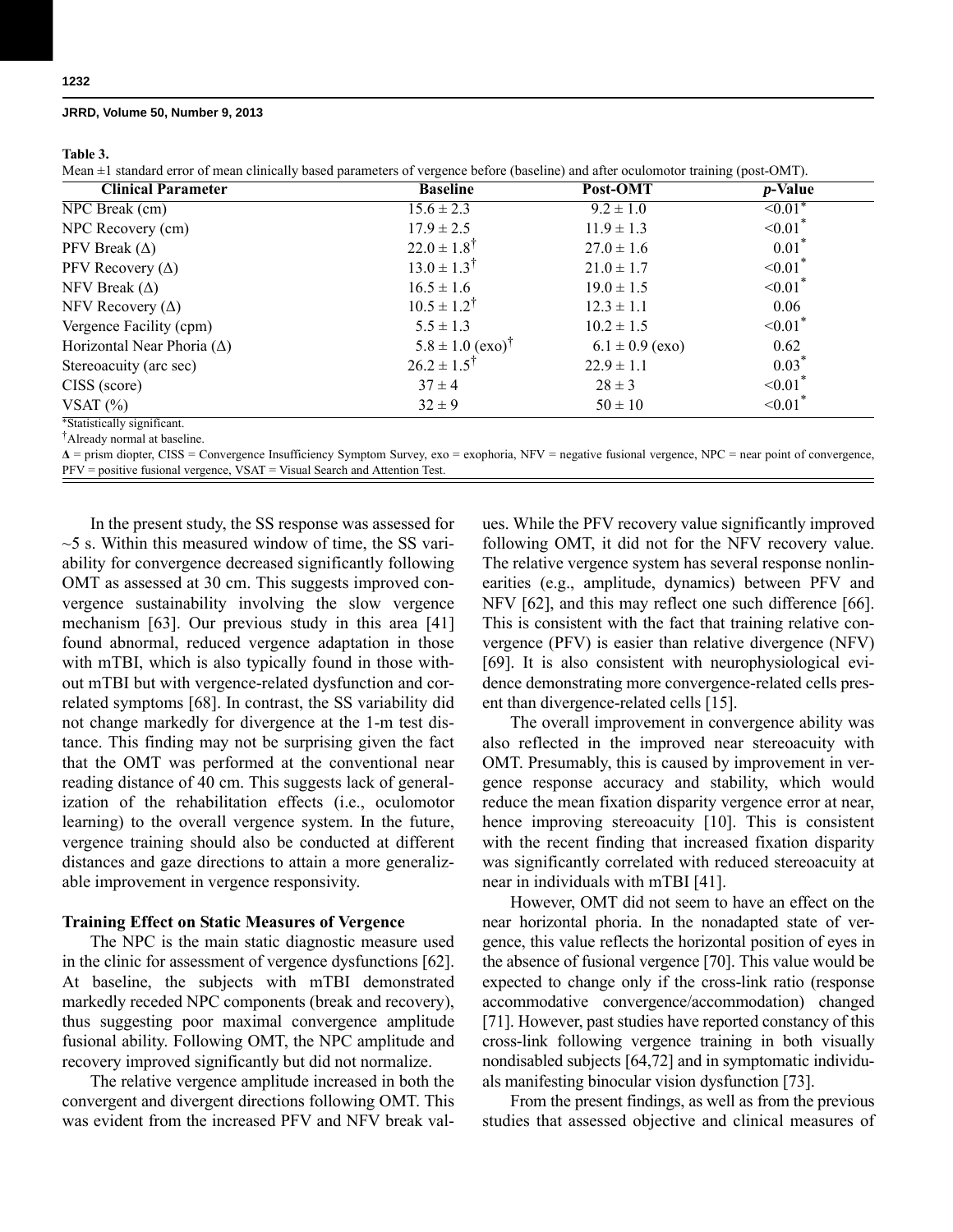vergence, it appears that the laboratory-based peak velocity and clinically based prism flipper facility, along with NPC, are *key* diagnostic measures in the population with mTBI. This is consistent with recent suggestions in the literature based on the SUNY research group findings [41,74].

## **Neurophysiological Implications**

Although several areas of the brain have been identified in the control of vergence, the midbrain houses the majority of vergence-related neurons [11]. The motoneuronal controller of vergence has been found to be somewhat similar to saccades, because the final neural signal consists of a small and broad pulse combined with a step [75–76]. The pulse signal, which is produced by the midbrain vergence "burst cells" that fire in relation to vergence velocity, is responsible for rapidly displacing the eyes in a time-optimal manner to a new binocularly fixated target position. In contrast, the step signal, which is produced by the vergence tonic cells that fire in relation to vergence angle, maintains the SS eye position (i.e., vergence angle) on the binocularly fixated target accurately [77]. A neural integrator (i.e., nucleus reticularis tegmenti pontis) [78–79] has been proposed to process the velocity signal to a step signal. Then, the combined signal is sent via the oculomotor neurons to innervate the extraocular muscles to make an appropriate vergence eye movement [11].

Based on the results of the present study at baseline, and earlier studies [41–42], the primary neural deficit in the patient with mTBI is believed to be the pulse. This is reflected in the consistently slowed dynamics (e.g., reduced peak velocity and increased time constant) for both convergence and divergence in the present study prior to OMT, which can be accounted for by a reduction in pulse height. Thus, the overall time course of the vergence dynamic trajectory was slowed. Since the appropriate vergence amplitude was eventually attained both before and after OMT, this suggests that the step component had the appropriate mean height. However, the subsequent vergence SS level exhibited increased variability, which suggests that the presence of increased neural noise could produce a more variable step signal. Tonic vergence cells constantly fire to maintain this SS level. The increased SS variability could reflect a higher degree of variability in the neural firing of such cells. Following OMT, the increased peak velocity can be attributed to an increase in pulse height (presumably because of the increased firing rate), thus resulting in faster motor responsivity to attain the final SS position. Following

OMT, the reduced SS variability during convergence could be attributed to reduced step gain variability as a result of normalization of tonic cells firing.

## **Mechanisms of Neuroplasticity and Oculomotor Learning**

Under normal circumstances, repeated synaptic stimulation, along with its coincident activation, results in an increased synaptic strength and memory storage [80–82]. This experience-dependent neuroplasticity is composed of biochemical-, cellular-, physiological-, and structurallevel changes [83]. Recovery following an insult to the brain has been categorized as "spontaneous reorganization" (or natural recovery) and "training-induced recovery" [56]. The former occurs immediately following injury. It is believed to involve restoration of neurotransmission in the adjacent spared area and regions distant from the injury location. This natural recovery period following TBI occurs over the first 6 to 9 mo [84]. However, training-induced recovery appears to be relatively independent of the amount of time elapsed after the injury. Significant oculomotor improvements can occur even 5 to 10 yr after the first injury [8]. This involves functional recovery via a "relearning" process. Remapping and reconfiguration of neural circuits both within and across relevant regions play a significant role in the recovery process [83].

Following TBI, the decreased vergence response peak velocity may be attributed to diffuse axonal injury. The compromised white matter integrity causes slowed conduction of nerve impulses [85–86], thus resulting in an overall slowed response (e.g., slowed vergence). In addition, the decreased number of synapses, reduced firing rate, reduced neural synchrony, and lack of correlation within and across the specific brain regions cause loss of automaticity and an overall reduction in the system's maximum amplitude (e.g., NPC) [42]. **Figure 5** shows the schematic representation of the proposed neurological mechanisms involved based on the aforementioned laboratory findings.

OMT acts as a relearning process, in which the system being trained or conditioned regains its automaticity through repetition, which then becomes preprogrammed with much practice. In the present study, an overall improvement in oculomotor behavior was observed in all individuals with mTBI. It is believed to be a consequence of "oculomotor learning" involving the relearning processes described earlier [83]. **Figure 6** shows the schematic representation of the proposed mechanisms of OR based on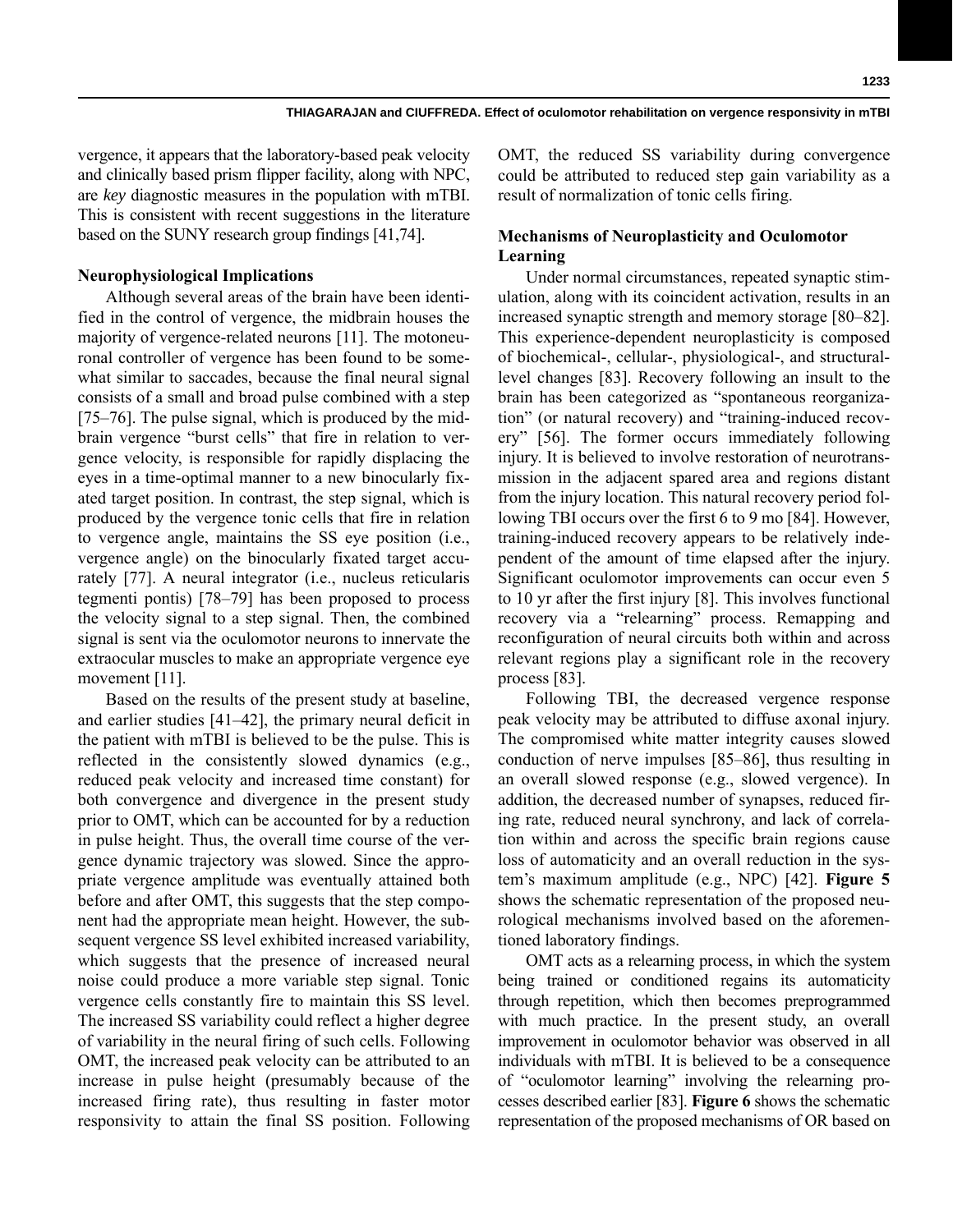

## **Figure 5.**

Proposed neural mechanisms of traumatic brain injury causing vergence dysfunction. WM = white matter.



## **Figure 6.**

Proposed underlying mechanisms of vergence-based oculomotor rehabilitation (OR). BI = base-in, BO = base-out.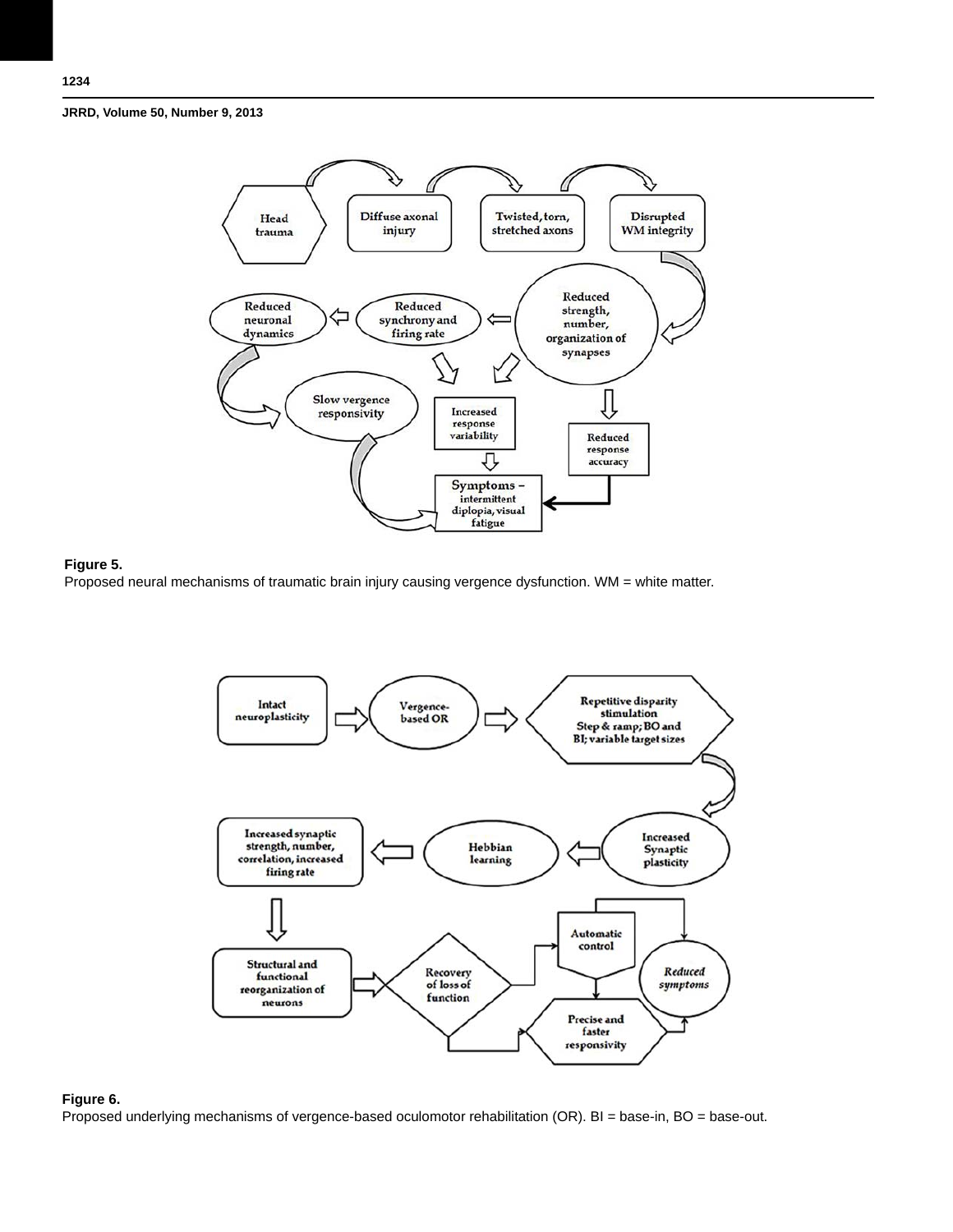the aforementioned laboratory findings. A combination of repeated stimulation with various amounts and types of disparity (crossed and uncrossed), increasing task-level difficulty, active participation of the subjects, increased attention, presence of visual and verbal feedback, and high motivation of the subjects to perform the task over the 6 wk training period resulted in a significant OMT effect. These ideas are further supported by a recent study [42] that evaluated the neurological changes using the functional magnetic resonance imaging technique in two individuals with mTBI before and after intensive vergence-based OMT. Their results showed increased amount of voxels and correlation within specific regions of interest (brain stem, cerebellum, frontal eye fields, and supplementary eye fields) following a total of 18 h of clinically based and laboratory-based vergence OR, similar in nature to that conducted in the present study. Their results also correlated with increased vergence peak velocity, as found in the present study. The increased convergence peak velocity was found to correlate with an increase in amount of active voxels and correlation within the brain stem, cerebellum, and frontal lobe regions. While the NPC was correlated with the brain stem activity, the PFV amplitude was correlated with frontal, parietal, and cerebellar regions. Increased cortical activity was suggested to be due to "neural recruitment" in the previously specified regions, and the correlation was attributed to "improved synchronization" of the involved subsystems vergence neurons [42]. These findings provide further direct neurological support for the proposed neurological process involved in our OMT (**Figures 5–6**).

#### **CONCLUSIONS**

Vergence-based OR was effective in individuals with mTBI who reported nearwork-related symptoms. Overall improvement in nearly all of the critical, abnormal measures of vergence was observed both objectively and clinically. Improved vergence motor control was attributed to residual neural visual system plasticity and oculomotor learning effects in these individuals. Concurrently, nearwork-related symptoms reduced, and visual attention improved.

## **ACKNOWLEDGMENTS**

**Author Contributions:**

*Study concept and design:* P. Thiagarajan, K. J. Ciuffreda.

*Acquisition of data:* P. Thiagarajan.

*Analysis and interpretation of data:* P. Thiagarajan, K. J. Ciuffreda. *Drafting of manuscript:* P. Thiagarajan.

*Critical revision of manuscript for important intellectual content:* P. Thiagarajan, K. J. Ciuffreda.

*Statistical analysis:* P. Thiagarajan.

*Obtained funding:* K. J. Ciuffreda.

*Administrative, technical, or material support:* K. J. Ciuffreda. *Study supervision:* K. J. Ciuffreda.

**Financial Disclosures:** The authors have declared that no competing interests exist.

**Funding/Support:** This material was based on work supported by the U.S. Army, Department of Defense (Telemedicine and Advanced Technology Research Center awards W81XWH-10–1-1041 and W81XWH-12–1-0240), College of Optometrists in Vision Development, and SUNY College of Optometry Graduate Program.

**Additional Contributions:** We would also like to thank Dr. Neera Kapoor for subject recruitment, Dr. José E. Capó-Aponte for his help in the proposal writing, and Ms. Diana Ludlam and Mr. Naveen Yadav for their help during testing. Dr. Thiagarajan is now with the Retina Foundation of the Southwest, Dallas, Texas.

**Institutional Review:** The study was approved by the SUNY Institutional Review Board and U.S. Army Medical Research and Materiel Command, Office of Research Protections, Human Research Protection Office. Written informed consent was obtained from all subjects prior to their participation.

**Participant Follow-Up:** We do not plan to inform participants of the publication of this study. However, they have been encouraged to check PubMed (http://www.ncbi.nlm.nih.gov/pubmed/) for study publications.

## **REFERENCES**

- 1. Management of Concussion/mTBI Working Group. VA/ DoD clinical practice guideline for management of concussion/mild traumatic brain injury. J Rehabil Res Dev. 2009; 46(6):CP1–68. [\[PMID:20108447\]](http://www.ncbi.nlm.nih.gov/pubmed/20108447)
- 2. Coronado VGT, Faul M, Wald MM, Xu L; National Center for Injury Prevention and Control, U.S. Division of Injury Response. Traumatic brain injury in the United States: Emergency department visits, hospitalizations, and deaths, 2002– 2006. Atlanta (GA): Department of Health and Human Services, Centers for Disease Control and Prevention, National Center for Injury Prevention and Control; 2010.
- 3. Suchoff IB, Kapoor N, Ciuffreda KJ. An overview of acquired brain injury and optometric implications. In: Suchoff IB, Ciuffreda KJ, Kapoor N, editors. Visual and vestibular consequences of acquired brain injury. Santa Ana (CA): Optometric Extension Program Foundation; 2001.
- 4. Kraus JF, McArthur DL, Silberman TA. Epidemiology of mild brain injury. Semin Neurol. 1994;14(1):1–7. [\[PMID:8029555\]](http://www.ncbi.nlm.nih.gov/entrez/query.fcgi?cmd=Retrieve&db=PubMed&list_uids=8029555&dopt=Abstract) [h](http://www.ncbi.nlm.nih.gov/entrez/query.fcgi?cmd=Retrieve&db=PubMed&list_uids=8029555&dopt=Abstract)[ttp://dx.doi.org/10.1055/s-2008-1041052](http://dx.doi.org/10.1055/s-2008-1041052)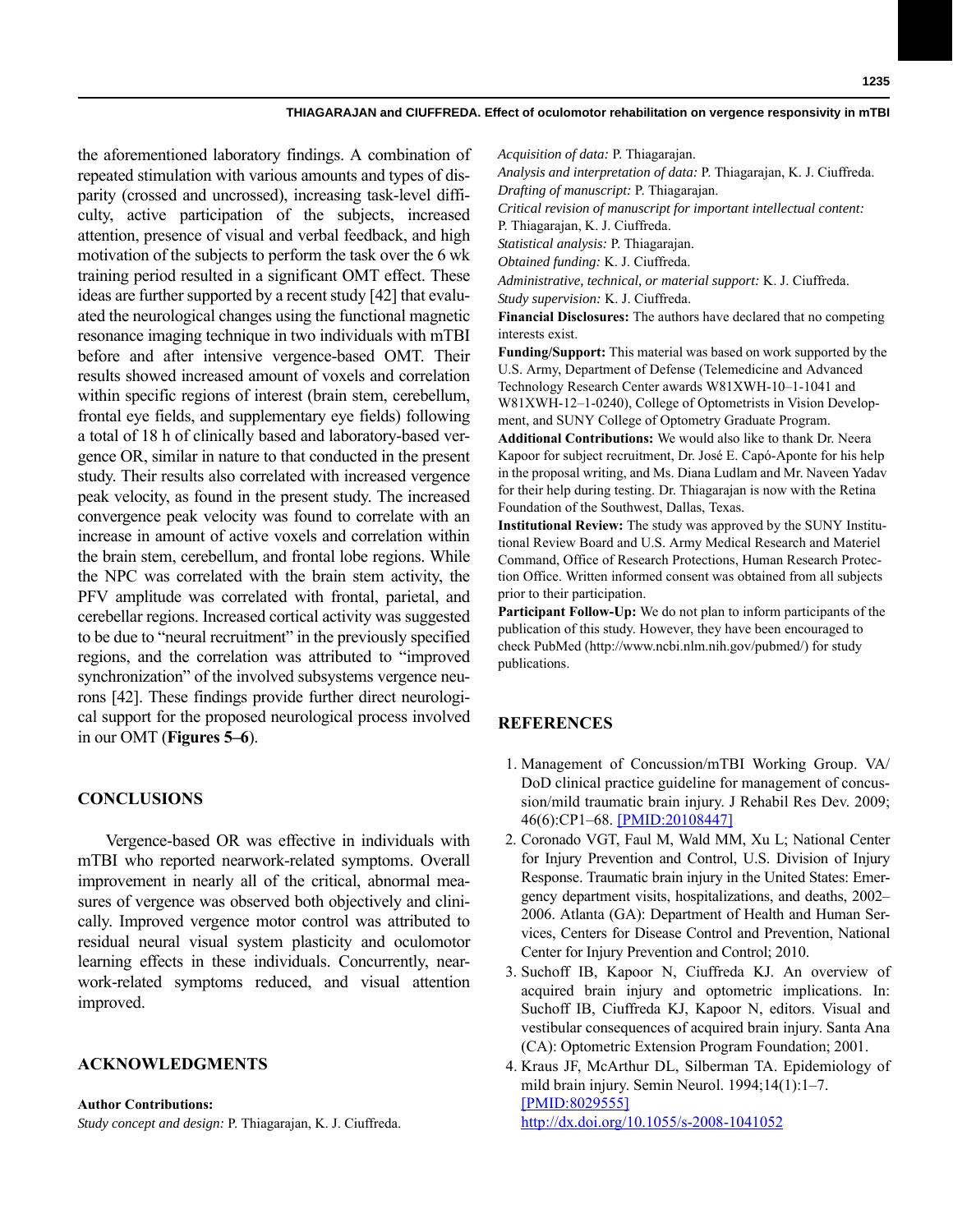- 5. Arlinghaus KA, Pastorek NJ, Graham DP. Neuropsychiatric assessment. In: Silver JM, McAllister TW, Yudofsky SC, editors. Textbook of traumatic brain injury. 2nd ed. Arlington (VA): American Psychiatric Publishing; 2011. p. 55–72.
- 6. Helvie R. Neural substrates of vision. In: Suter PS, Harvey LH, editors. Vision rehabilitation: Multidisciplinary care of the patient following brain injury. Boca Raton (FL): CRC Press, Taylor and Francis Group; 2011.
- 7. Ciuffreda KJ, Kapoor N, Rutner D, Suchoff IB, Han ME, Craig S. Occurrence of oculomotor dysfunctions in acquired brain injury: A retrospective analysis. Optometry. 2007; 78(4):155–61. [\[PMID:17400136\]](http://www.ncbi.nlm.nih.gov/entrez/query.fcgi?cmd=Retrieve&db=PubMed&list_uids=17400136&dopt=Abstract) [h](http://www.ncbi.nlm.nih.gov/entrez/query.fcgi?cmd=Retrieve&db=PubMed&list_uids=17400136&dopt=Abstract)[ttp://dx.doi.org/10.1016/j.optm.2006.11.011](http://dx.doi.org/10.1016/j.optm.2006.11.011)
- 8. Ciuffreda KJ, Han Y, Kapoor N, Ficarra AP. Oculomotor rehabilitation for reading in acquired brain injury. Neuro-Rehabilitation. 2006;21(1):9–21. [\[PMID:16720933\]](http://www.ncbi.nlm.nih.gov/entrez/query.fcgi?cmd=Retrieve&db=PubMed&list_uids=16720933&dopt=Abstract)
- 9. Ciuffreda KJ, Tannen B. Eye movement basics for the clinician. St. Louis (MO): Mosby; 1995.
- 10. Ciuffreda KJ. Components of clinical near vergence testing. J Behav Optom. 1992;3(1):3–13.
- 11. Leigh JR, Zee DS. The neurology of eye movements. 4th ed. New York (NY): Oxford University Press; 2006.
- 12. Mays LE. Neural control of vergence eye movements: Convergence and divergence neurons in midbrain. J Neurophysiol. 1984;51(5):1091–1108. [\[PMID:6726313\]](http://www.ncbi.nlm.nih.gov/entrez/query.fcgi?cmd=Retrieve&db=PubMed&list_uids=6726313&dopt=Abstract)
- 13. Rambold H, Neumann G, Helmchen C. Vergence deficits in pontine lesions. Neurology. 2004;62(10):1850–53. [\[PMID:15159493\]](http://www.ncbi.nlm.nih.gov/entrez/query.fcgi?cmd=Retrieve&db=PubMed&list_uids=15159493&dopt=Abstract) [h](http://www.ncbi.nlm.nih.gov/entrez/query.fcgi?cmd=Retrieve&db=PubMed&list_uids=15159493&dopt=Abstract)[ttp://dx.doi.org/10.1212/01.WNL.0000125331.95849.62](http://dx.doi.org/10.1212/01.WNL.0000125331.95849.62)
- 14. Rambold H, Neumann G, Sander T, Helmchen C. Pontine lesions may cause selective deficits of "slow" vergence eye movements. Ann N Y Acad Sci. 2005;1039:567–70. [\[PMID:15827024\]](http://www.ncbi.nlm.nih.gov/entrez/query.fcgi?cmd=Retrieve&db=PubMed&list_uids=15827024&dopt=Abstract) [h](http://www.ncbi.nlm.nih.gov/entrez/query.fcgi?cmd=Retrieve&db=PubMed&list_uids=15827024&dopt=Abstract)[ttp://dx.doi.org/10.1196/annals.1325.069](http://dx.doi.org/10.1196/annals.1325.069)
- 15. Westheimer G, Blair SM. Oculomotor defects in cerebellectomized monkeys. Invest Ophthalmol. 1973;12(8):618–21. [\[PMID:4200441\]](http://www.ncbi.nlm.nih.gov/entrez/query.fcgi?cmd=Retrieve&db=PubMed&list_uids=4200441&dopt=Abstract)
- 16. Gamlin PD, Yoon K. An area for vergence eye movement in primate frontal cortex. Nature. 2000;407(6807): 1003–7. [\[PMID:11069179\]](http://www.ncbi.nlm.nih.gov/entrez/query.fcgi?cmd=Retrieve&db=PubMed&list_uids=11069179&dopt=Abstract) [h](http://www.ncbi.nlm.nih.gov/entrez/query.fcgi?cmd=Retrieve&db=PubMed&list_uids=11069179&dopt=Abstract)[ttp://dx.doi.org/10.1038/35039506](http://dx.doi.org/10.1038/35039506)
- 17. Gnadt JW, Mays LE. Neurons in monkey parietal area LIP are tuned for eye-movement parameters in three-dimensional space. J Neurophysiol. 1995;73(1):280–97. [\[PMID:7714572\]](http://www.ncbi.nlm.nih.gov/entrez/query.fcgi?cmd=Retrieve&db=PubMed&list_uids=7714572&dopt=Abstract)
- 18. Genovesio A, Ferraina S. Integration of retinal disparity and fixation-distance related signals toward an egocentric coding of distance in the posterior parietal cortex of primates. J Neurophysiol. 2004;91(6):2670–84. [\[PMID:14960558\]](http://www.ncbi.nlm.nih.gov/entrez/query.fcgi?cmd=Retrieve&db=PubMed&list_uids=14960558&dopt=Abstract) [h](http://www.ncbi.nlm.nih.gov/entrez/query.fcgi?cmd=Retrieve&db=PubMed&list_uids=14960558&dopt=Abstract)[ttp://dx.doi.org/10.1152/jn.00712.2003](http://dx.doi.org/10.1152/jn.00712.2003)
- 19. DeAngelis GC, Cumming BG, Newsome WT. Cortical area MT and the perception of stereoscopic depth. Nature. 1998; 394(6694):677–80. [\[PMID:9716130\]](http://www.ncbi.nlm.nih.gov/entrez/query.fcgi?cmd=Retrieve&db=PubMed&list_uids=9716130&dopt=Abstract) [h](http://www.ncbi.nlm.nih.gov/entrez/query.fcgi?cmd=Retrieve&db=PubMed&list_uids=9716130&dopt=Abstract)[ttp://dx.doi.org/10.1038/29299](http://dx.doi.org/10.1038/29299)
- 20. Takemura A, Inoue Y, Kawano K, Quaia C, Miles FA. Single-unit activity in cortical area MST associated with disparity-vergence eye movements: Evidence for population coding. J Neurophysiol. 2001;85(5):2245–66. [\[PMID:11353039\]](http://www.ncbi.nlm.nih.gov/entrez/query.fcgi?cmd=Retrieve&db=PubMed&list_uids=11353039&dopt=Abstract)
- 21. Prince SJ, Pointon AD, Cumming BG, Parker AJ. The precision of single neuron responses in cortical area V1 during stereoscopic depth judgments. J Neurosci. 2000;20(9): 3387–3400. [\[PMID:10777801\]](http://www.ncbi.nlm.nih.gov/entrez/query.fcgi?cmd=Retrieve&db=PubMed&list_uids=10777801&dopt=Abstract)
- 22. Goodrich GL, Kirby J, Cockerham G, Ingalla SP, Lew HL. Visual function in patients of a polytrauma rehabilitation center: A descriptive study. J Rehabil Res Dev. 2007;44(7): 929-36. [\[PMID:18075950\]](http://www.ncbi.nlm.nih.gov/entrez/query.fcgi?cmd=Retrieve&db=PubMed&list_uids=18075950&dopt=Abstract) [h](http://www.ncbi.nlm.nih.gov/entrez/query.fcgi?cmd=Retrieve&db=PubMed&list_uids=18075950&dopt=Abstract)[ttp://dx.doi.org/10.1682/JRRD.2007.01.0003](http://dx.doi.org/10.1682/JRRD.2007.01.0003)
- 23. Lew HL, Poole JH, Vanderploeg RD, Goodrich GL, Dekelboum S, Guillory SB, Sigford B, Cifu DX. Program development and defining characteristics of returning military in a VA Polytrauma Network Site. J Rehabil Res Dev. 2007; 44(7):1027–34. [\[PMID:18075959\]](http://www.ncbi.nlm.nih.gov/entrez/query.fcgi?cmd=Retrieve&db=PubMed&list_uids=18075959&dopt=Abstract) [h](http://www.ncbi.nlm.nih.gov/entrez/query.fcgi?cmd=Retrieve&db=PubMed&list_uids=18075959&dopt=Abstract)[ttp://dx.doi.org/10.1682/JRRD.2007.05.0073](http://dx.doi.org/10.1682/JRRD.2007.05.0073)
- 24. Brahm KD, Wilgenburg HM, Kirby J, Ingalla S, Chang CY, Goodrich GL. Visual impairment and dysfunction in combat-injured servicemembers with traumatic brain injury. Optom Vis Sci. 2009;86(7):817–25. [\[PMID:19521270\]](http://www.ncbi.nlm.nih.gov/entrez/query.fcgi?cmd=Retrieve&db=PubMed&list_uids=19521270&dopt=Abstract) [h](http://www.ncbi.nlm.nih.gov/entrez/query.fcgi?cmd=Retrieve&db=PubMed&list_uids=19521270&dopt=Abstract)[ttp://dx.doi.org/10.1097/OPX.0b013e3181adff2d](http://dx.doi.org/10.1097/OPX.0b013e3181adff2d)
- 25. Stelmack JA, Frith T, Van Koevering D, Rinne S, Stelmack TR. Visual function in patients followed at a Veterans Affairs polytrauma network site: An electronic medical record review. Optometry. 2009;80(8):419–24. [\[PMID:19635432\]](http://www.ncbi.nlm.nih.gov/entrez/query.fcgi?cmd=Retrieve&db=PubMed&list_uids=19635432&dopt=Abstract)

[h](http://www.ncbi.nlm.nih.gov/entrez/query.fcgi?cmd=Retrieve&db=PubMed&list_uids=19635432&dopt=Abstract)[ttp://dx.doi.org/10.1016/j.optm.2009.02.011](http://dx.doi.org/10.1016/j.optm.2009.02.011)

- 26. Capó-Aponte JE, Tarbett AK, Urosevich TG, Temme LA, Sanghera NK, Kalich ME. Effectiveness of computerized oculomotor vision screening in a military population: Pilot study. J Rehabil Res Dev. 2012;49(9):1377–98. [\[PMID:23408219\]](http://www.ncbi.nlm.nih.gov/entrez/query.fcgi?cmd=Retrieve&db=PubMed&list_uids=23408219&dopt=Abstract) [h](http://www.ncbi.nlm.nih.gov/entrez/query.fcgi?cmd=Retrieve&db=PubMed&list_uids=23408219&dopt=Abstract)[ttp://dx.doi.org/10.1682/JRRD.2011.07.0128](http://dx.doi.org/10.1682/JRRD.2011.07.0128)
- 27. Goodrich GL, Flyg HM, Kirby JE, Chang CY, Martinsen GL. Mechanisms of TBI and visual consequences in military and veteran populations. Optom Vis Sci. 2013;90(2): 105–12. [\[PMID:23314131\]](http://www.ncbi.nlm.nih.gov/entrez/query.fcgi?cmd=Retrieve&db=PubMed&list_uids=23314131&dopt=Abstract)

[h](http://www.ncbi.nlm.nih.gov/entrez/query.fcgi?cmd=Retrieve&db=PubMed&list_uids=23314131&dopt=Abstract)[ttp://dx.doi.org/10.1097/OPX.0b013e31827f15a1](http://dx.doi.org/10.1097/OPX.0b013e31827f15a1)

- 28. Capó-Aponte JE, Urosevich TG, Temme LA, Tarbett AK, Sanghera NK. Visual dysfunctions and symptoms during the subacute stage of blast-induced mild traumatic brain injury. Mil Med. 2012;177(7):804–13. [\[PMID:22808887\]](http://www.ncbi.nlm.nih.gov/entrez/query.fcgi?cmd=Retrieve&db=PubMed&list_uids=22808887&dopt=Abstract)
- 29. Bulson R, Jun W, Hayes J. Visual symptomatology and referral patterns for Operation Iraqi Freedom and Operation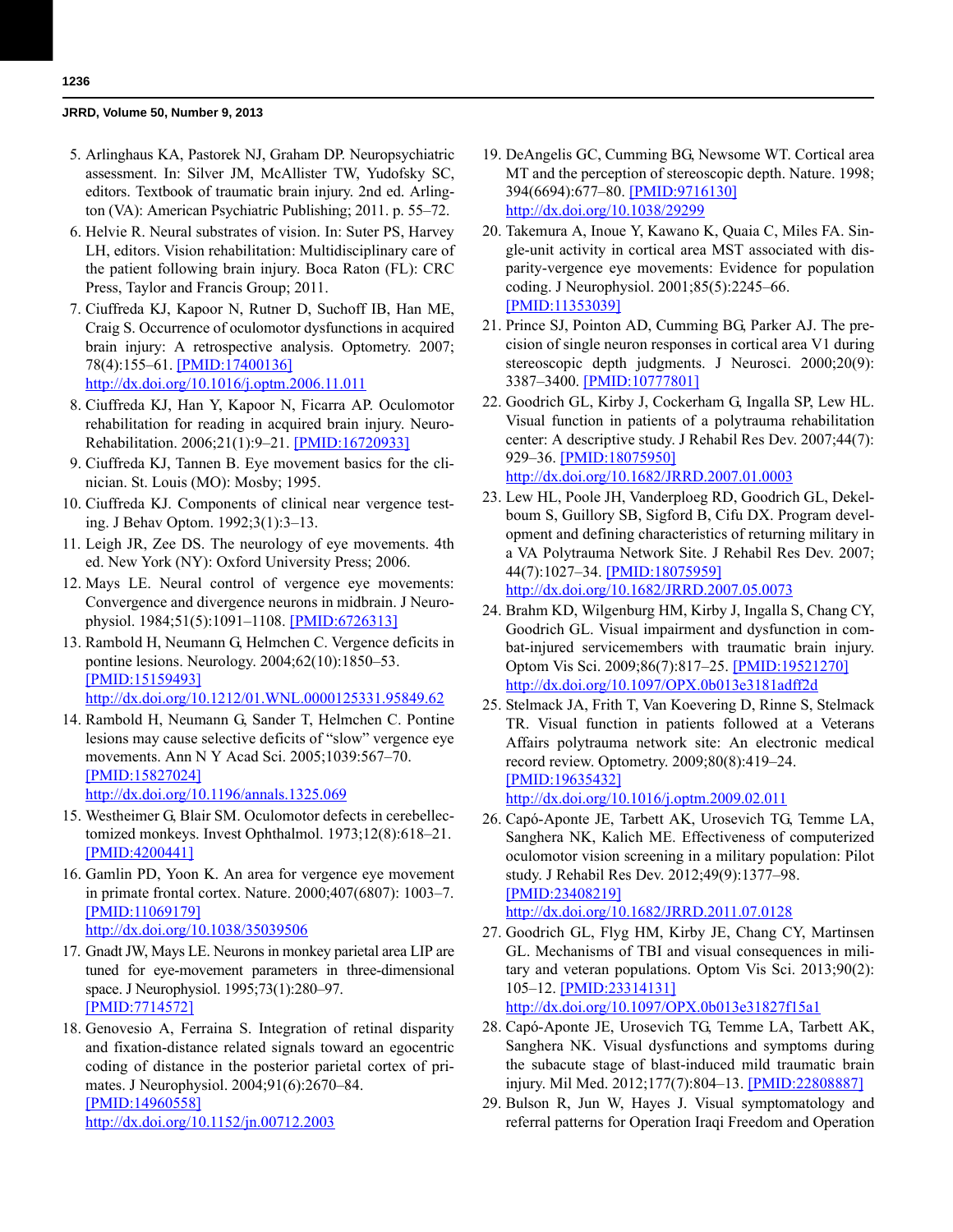Enduring Freedom veterans with traumatic brain injury. J Rehabil Res Dev. 2012;49(7):1075–82. [\[PMID:23341280\]](http://www.ncbi.nlm.nih.gov/entrez/query.fcgi?cmd=Retrieve&db=PubMed&list_uids=23341280&dopt=Abstract) [h](http://www.ncbi.nlm.nih.gov/entrez/query.fcgi?cmd=Retrieve&db=PubMed&list_uids=23341280&dopt=Abstract)[ttp://dx.doi.org/10.1682/JRRD.2011.02.0017](http://dx.doi.org/10.1682/JRRD.2011.02.0017)

30. Cross AG. Neuromuscular aspects in ocular sequelae of

- head injuries. Trans Ophthalmol Soc UK. 1945;65:20–33. 31. Cross AG. The ocular sequelae of head injury. Ann R Coll
- Surg Engl. 1948;2(5):233–40. [\[PMID:18859709\]](http://www.ncbi.nlm.nih.gov/entrez/query.fcgi?cmd=Retrieve&db=PubMed&list_uids=18859709&dopt=Abstract)
- 32. Thiagarajan P, Ciuffreda KJ, Ludlam DP. Vergence dysfunction in mild traumatic brain injury (mTBI): A review. Ophthalmic Physiol Opt. 2011;31(5):456–68. [\[PMID:21410499\]](http://www.ncbi.nlm.nih.gov/entrez/query.fcgi?cmd=Retrieve&db=PubMed&list_uids=21410499&dopt=Abstract) [h](http://www.ncbi.nlm.nih.gov/entrez/query.fcgi?cmd=Retrieve&db=PubMed&list_uids=21410499&dopt=Abstract)[ttp://dx.doi.org/10.1111/j.1475-1313.2011.00831.x](http://dx.doi.org/10.1111/j.1475-1313.2011.00831.x)
- 33. Krohel GB, Kristan RW, Simon JW, Barrows NA. Posttraumatic convergence insufficiency. Ann Ophthalmol. 1986; 18(3):101–2, 104. [\[PMID:3963678\]](http://www.ncbi.nlm.nih.gov/entrez/query.fcgi?cmd=Retrieve&db=PubMed&list_uids=3963678&dopt=Abstract)
- 34. Cohen M, Groswasser Z, Barchadski R, Appel A. Convergence insufficiency in brain-injured patients. Brain Inj. 1989;3(2):187–91. [\[PMID:2471568\]](http://www.ncbi.nlm.nih.gov/entrez/query.fcgi?cmd=Retrieve&db=PubMed&list_uids=2471568&dopt=Abstract) [h](http://www.ncbi.nlm.nih.gov/entrez/query.fcgi?cmd=Retrieve&db=PubMed&list_uids=2471568&dopt=Abstract)[ttp://dx.doi.org/10.3109/02699058909004551](http://dx.doi.org/10.3109/02699058909004551)
- 35. Suchoff IB, Kapoor N, Waxman R, Ference W. The occurrence of ocular and visual dysfunctions in an acquired brain-injured patient sample. J Am Optom Assoc. 1999; 70(5):301–8. [\[PMID:10457707\]](http://www.ncbi.nlm.nih.gov/entrez/query.fcgi?cmd=Retrieve&db=PubMed&list_uids=10457707&dopt=Abstract)
- 36. Hellerstein LF, Freed S, Maples WC. Vision profile of patients with mild brain injury. J Am Optom Assoc. 1995; 66(10):634–39. [\[PMID:7499718\]](http://www.ncbi.nlm.nih.gov/entrez/query.fcgi?cmd=Retrieve&db=PubMed&list_uids=7499718&dopt=Abstract)
- 37. al-Qurainy IA. Convergence insufficiency and failure of accommodation following midfacial trauma. Br J Oral Maxillofac Surg. 1995;33(2):71–75. [\[PMID:7772590\]](http://www.ncbi.nlm.nih.gov/entrez/query.fcgi?cmd=Retrieve&db=PubMed&list_uids=7772590&dopt=Abstract) [h](http://www.ncbi.nlm.nih.gov/entrez/query.fcgi?cmd=Retrieve&db=PubMed&list_uids=7772590&dopt=Abstract)[ttp://dx.doi.org/10.1016/0266-4356\(95\)90203-1](http://dx.doi.org/10.1016/0266-4356(95)90203-1)
- 38. Schlageter K, Gray B, Hall K, Shaw R, Sammet R. Incidence and treatment of visual dysfunction in traumatic brain injury. Brain Inj. 1993;7(5):439–48. [\[PMID:8401486\]](http://www.ncbi.nlm.nih.gov/entrez/query.fcgi?cmd=Retrieve&db=PubMed&list_uids=8401486&dopt=Abstract)

[h](http://www.ncbi.nlm.nih.gov/entrez/query.fcgi?cmd=Retrieve&db=PubMed&list_uids=8401486&dopt=Abstract)[ttp://dx.doi.org/10.3109/02699059309029687](http://dx.doi.org/10.3109/02699059309029687)

- 39. Berne SA. Visual therapy for the traumatic brain-injured. J Optom Vis Dev. 1990;21:13–16.
- 40. Ron S, Najenson T, Hary D, Pryworkin W. Eye movements in brain damaged patients. Scand J Rehabil Med. 1978; 10(1):39–44. [\[PMID:644262\]](http://www.ncbi.nlm.nih.gov/entrez/query.fcgi?cmd=Retrieve&db=PubMed&list_uids=644262&dopt=Abstract)
- 41. Szymanowicz D, Ciuffreda KJ, Thiagarajan P, Ludlam DP, Green W, Kapoor N. Vergence in mild traumatic brain injury: A pilot study. J Rehabil Res Dev. 2012;49(7):1083– 1100. [\[PMID:23341281\]](http://www.ncbi.nlm.nih.gov/entrez/query.fcgi?cmd=Retrieve&db=PubMed&list_uids=23341281&dopt=Abstract) [h](http://www.ncbi.nlm.nih.gov/entrez/query.fcgi?cmd=Retrieve&db=PubMed&list_uids=23341281&dopt=Abstract)[ttp://dx.doi.org/10.1682/JRRD.2010.07.0129](http://dx.doi.org/10.1682/JRRD.2010.07.0129)

42. Alvarez TL, Vicci VR, Alkan Y, Kim EH, Gohel S, Barrett AM, Chiaravalloti N, Biswal BB. Vision therapy in adults with convergence insufficiency: Clinical and functional magnetic resonance imaging measures. Optom Vis Sci. 2010;87(12):E985–1002. [\[PMID:21057347\]](http://www.ncbi.nlm.nih.gov/entrez/query.fcgi?cmd=Retrieve&db=PubMed&list_uids=21057347&dopt=Abstract) [h](http://www.ncbi.nlm.nih.gov/entrez/query.fcgi?cmd=Retrieve&db=PubMed&list_uids=21057347&dopt=Abstract)[ttp://dx.doi.org/10.1097/OPX.0b013e3181fef1aa](http://dx.doi.org/10.1097/OPX.0b013e3181fef1aa)

- 43. Chandler R. Some observations on orthoptic treatment following head injury. Br Orthoptic J. 1944;2:56–62.
- 44. Cohen AH. Optometric management of binocular dysfunctions secondary to head trauma: Case reports. J Am Optom Assoc. 1992;63(8):569–75. [\[PMID:1512408\]](http://www.ncbi.nlm.nih.gov/entrez/query.fcgi?cmd=Retrieve&db=PubMed&list_uids=1512408&dopt=Abstract)
- 45. Hellerstein LF, Freed S. Rehabilitative optometric management of a traumatic brain injury patient. J Behav Opt. 1994; 5(6):143–48.

46. Ludlam WM. Rehabilitation of traumatic brain injury with associated visual dysfunction—A case report. NeuroRehabilitation. 1996;6(3):183–92. [http://dx.doi.org/10.1016/1053-8135\(96\)00164-3](http://dx.doi.org/10.1016/1053-8135(96)00164-3)

47. Kerkhoff G, Stögerer E. Recovery of fusional convergence after systematic practice. Brain Inj. 1994;8(1):15–22. [\[PMID:8124313\]](http://www.ncbi.nlm.nih.gov/entrez/query.fcgi?cmd=Retrieve&db=PubMed&list_uids=8124313&dopt=Abstract) [h](http://www.ncbi.nlm.nih.gov/entrez/query.fcgi?cmd=Retrieve&db=PubMed&list_uids=8124313&dopt=Abstract)[ttp://dx.doi.org/10.3109/02699059409150955](http://dx.doi.org/10.3109/02699059409150955)

- 48. Ciuffreda KJ, Rutner D, Kapoor N, Suchoff IB, Craig S, Han ME. Vision therapy for oculomotor dysfunctions in acquired brain injury: A retrospective analysis. Optometry. 2008;79(1):18–22. [\[PMID:18156092\]](http://www.ncbi.nlm.nih.gov/entrez/query.fcgi?cmd=Retrieve&db=PubMed&list_uids=18156092&dopt=Abstract) [h](http://www.ncbi.nlm.nih.gov/entrez/query.fcgi?cmd=Retrieve&db=PubMed&list_uids=18156092&dopt=Abstract)[ttp://dx.doi.org/10.1016/j.optm.2007.10.004](http://dx.doi.org/10.1016/j.optm.2007.10.004)
- 49. Scheiman M, Gallaway M. Vision therapy to treat binocular vision disorders after acquired brain injury: Factors affecting prognosis. In: Suchoff IB, Ciuffreda KJ, Kapoor N, editors. Visual and vestibular consequences of acquired brain injury. Santa Ana (CA): Optometric Extension Program; 2001.
- 50. Abernethy B, Hanrahan S, Kippers V, Mackinnon LT, Pandy MG. The biophysical foundations of human movement. Champaign (IL): Human Kinetics; 2005. p. 51.
- 51. Ciuffreda KJ. The scientific basis for and efficacy of optometric vision therapy in nonstrabismic accommodative and vergence disorders. Optometry. 2002;73(12):735–62. [\[PMID:12498561\]](http://www.ncbi.nlm.nih.gov/entrez/query.fcgi?cmd=Retrieve&db=PubMed&list_uids=12498561&dopt=Abstract)
- 52. Reding MJ, Potes E. Rehabilitation outcome following initial unilateral hemispheric stroke. Life table analysis approach. Stroke. 1988;19(11):1354–58. [\[PMID:3188120\]](http://www.ncbi.nlm.nih.gov/entrez/query.fcgi?cmd=Retrieve&db=PubMed&list_uids=3188120&dopt=Abstract) [h](http://www.ncbi.nlm.nih.gov/entrez/query.fcgi?cmd=Retrieve&db=PubMed&list_uids=3188120&dopt=Abstract)[ttp://dx.doi.org/10.1161/01.STR.19.11.1354](http://dx.doi.org/10.1161/01.STR.19.11.1354)
- 53. Groswasser Z, Cohen M, Blankstein E. Polytrauma associated with traumatic brain injury: incidence, nature and impact on rehabilitation outcome. Brain Inj. 1990;4(2): 161–66. [\[PMID:2331545\]](http://www.ncbi.nlm.nih.gov/entrez/query.fcgi?cmd=Retrieve&db=PubMed&list_uids=2331545&dopt=Abstract) [h](http://www.ncbi.nlm.nih.gov/entrez/query.fcgi?cmd=Retrieve&db=PubMed&list_uids=2331545&dopt=Abstract)[ttp://dx.doi.org/10.3109/02699059009026161](http://dx.doi.org/10.3109/02699059009026161)
- 54. Han Y, Ciuffreda KJ, Kapoor N. Reading-related oculomotor testing and training protocols for acquired brain injury in humans. Brain Res Brain Res Protoc. 2004;14(1):1–12. [\[PMID:15519946\]](http://www.ncbi.nlm.nih.gov/entrez/query.fcgi?cmd=Retrieve&db=PubMed&list_uids=15519946&dopt=Abstract)

[h](http://www.ncbi.nlm.nih.gov/entrez/query.fcgi?cmd=Retrieve&db=PubMed&list_uids=15519946&dopt=Abstract)[ttp://dx.doi.org/10.1016/j.brainresprot.2004.06.002](http://dx.doi.org/10.1016/j.brainresprot.2004.06.002)

55. Kapoor N, Ciuffreda KJ, Han Y. Oculomotor rehabilitation in acquired brain injury: A case series. Arch Phys Med Rehabil. 2004;85(10):1667–78. [\[PMID:15468029\]](http://www.ncbi.nlm.nih.gov/entrez/query.fcgi?cmd=Retrieve&db=PubMed&list_uids=15468029&dopt=Abstract) [h](http://www.ncbi.nlm.nih.gov/entrez/query.fcgi?cmd=Retrieve&db=PubMed&list_uids=15468029&dopt=Abstract)[ttp://dx.doi.org/10.1016/j.apmr.2003.12.044](http://dx.doi.org/10.1016/j.apmr.2003.12.044)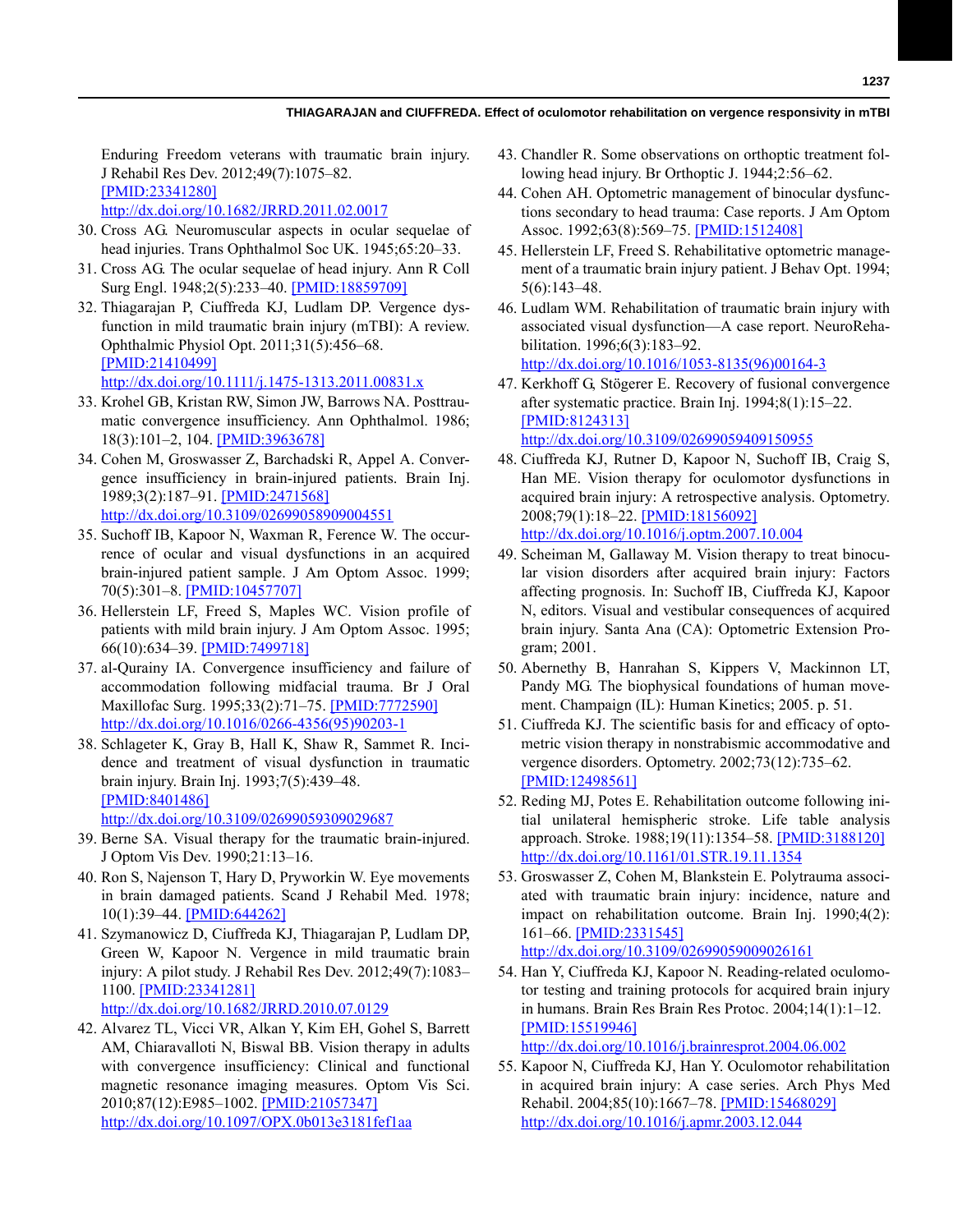- 56. Chen H, Epstein J, Stern E. Neural plasticity after acquired brain injury: Evidence from functional neuroimaging. PM R. 2010;2(12 Suppl 2):S306–12. [\[PMID:21172692\]](http://www.ncbi.nlm.nih.gov/entrez/query.fcgi?cmd=Retrieve&db=PubMed&list_uids=21172692&dopt=Abstract) [h](http://www.ncbi.nlm.nih.gov/entrez/query.fcgi?cmd=Retrieve&db=PubMed&list_uids=21172692&dopt=Abstract)[ttp://dx.doi.org/10.1016/j.pmrj.2010.10.006](http://dx.doi.org/10.1016/j.pmrj.2010.10.006)
- 57. Benjamin WJ. Borish's clinical refraction. 2nd ed. Oxford (England): Butterworth-Heinemann; 2006.
- 58. Green W, Ciuffreda KJ, Thiagarajan P, Szymanowicz D, Ludlam DP, Kapoor N. Accommodation in mild traumatic brain injury. J Rehabil Res Dev. 2010;47(3):183–99. [\[PMID:20665345\]](http://www.ncbi.nlm.nih.gov/entrez/query.fcgi?cmd=Retrieve&db=PubMed&list_uids=20665345&dopt=Abstract) [h](http://www.ncbi.nlm.nih.gov/entrez/query.fcgi?cmd=Retrieve&db=PubMed&list_uids=20665345&dopt=Abstract)[ttp://dx.doi.org/10.1682/JRRD.2009.04.0041](http://dx.doi.org/10.1682/JRRD.2009.04.0041)
- 59. Khan AA. Digital signal processing fundamentals. Hingham (MA): Da Vinci Engineering Press; 2005.
- 60. Trenerry MR, Crosson B, DeBoe J, Leber WR. Visual Search and Attention Test: Professional manual. Odessa (FL): Psychological Assessment Resources; 1990.
- 61. Rouse MW, Borsting EJ, Mitchell GL, Scheiman M, Cotter SA, Cooper J, Kulp MT, London R, Wensveen J; Convergence Insufficiency Treatment Trial Group. Validity and reliability of the revised Convergence Insufficiency Symptom Survey in adults. Ophthalmic Physiol Opt. 2004;24(5): 384–90. [\[PMID:15315652\]](http://www.ncbi.nlm.nih.gov/entrez/query.fcgi?cmd=Retrieve&db=PubMed&list_uids=15315652&dopt=Abstract) [h](http://www.ncbi.nlm.nih.gov/entrez/query.fcgi?cmd=Retrieve&db=PubMed&list_uids=15315652&dopt=Abstract)[ttp://dx.doi.org/10.1111/j.1475-1313.2004.00202.x](http://dx.doi.org/10.1111/j.1475-1313.2004.00202.x)
- 62. Scheiman M, Wick B. Clinical management of binocular vision: Heterophoric, accommodative, and eye movement disorders. 3rd ed. Philadelphia (PA): Wolters Kluwer Health/Lippincott, Williams, and Wilkins; 2008.
- 63. Schor CM. Fixation disparity and vergence adaptation. In: Schor CM, Ciuffreda KJ, editors. Vergence eye movements: Basic and clinical aspects. Boston (MA): Butterworth; 1983. p. 484–88.
- 64. Thiagarajan P, Lakshminarayanan V, Bobier WR. Effect of vergence adaptation and positive fusional vergence training on oculomotor parameters. Optom Vis Sci. 2010;87(7): 487–93. [\[PMID:20473234\]](http://www.ncbi.nlm.nih.gov/entrez/query.fcgi?cmd=Retrieve&db=PubMed&list_uids=20473234&dopt=Abstract)
- 65. Rashbass C, Westheimer G. Disjunctive eye movements. J Physiol. 1961;159:339–60. [\[PMID:14490420\]](http://www.ncbi.nlm.nih.gov/entrez/query.fcgi?cmd=Retrieve&db=PubMed&list_uids=14490420&dopt=Abstract)
- 66. Hung GK, Zhu H, Ciuffreda KJ. Convergence and divergence exhibit different response characteristics to symmetric stimuli. Vision Res. 1997;37(9):1197–1205. [\[PMID:9196737\]](http://www.ncbi.nlm.nih.gov/entrez/query.fcgi?cmd=Retrieve&db=PubMed&list_uids=9196737&dopt=Abstract) [h](http://www.ncbi.nlm.nih.gov/entrez/query.fcgi?cmd=Retrieve&db=PubMed&list_uids=9196737&dopt=Abstract)[ttp://dx.doi.org/10.1016/S0042-6989\(97\)00271-X](http://dx.doi.org/10.1016/S0042-6989(97)00271-X)
- 67. Semmlow JL, Hung GK, Horng JL, Ciuffreda K. Initial control component in disparity vergence eye movements. Ophthalmic Physiol Opt. 1993;13(1):48–55. [\[PMID:8510948\]](http://www.ncbi.nlm.nih.gov/entrez/query.fcgi?cmd=Retrieve&db=PubMed&list_uids=8510948&dopt=Abstract) [h](http://www.ncbi.nlm.nih.gov/entrez/query.fcgi?cmd=Retrieve&db=PubMed&list_uids=8510948&dopt=Abstract)[ttp://dx.doi.org/10.1111/j.1475-1313.1993.tb00426.x](http://dx.doi.org/10.1111/j.1475-1313.1993.tb00426.x)
- 68. North RV, Henson DB. Adaptation to prism-induced heterophoria in subjects with abnormal binocular vision or asthenopia. Am J Optom Physiol Opt. 1981;58(9):746–52. [\[PMID:7294146\]](http://www.ncbi.nlm.nih.gov/entrez/query.fcgi?cmd=Retrieve&db=PubMed&list_uids=7294146&dopt=Abstract)
- 69. Vaegan. Convergence and divergence show large and sustained improvement after short isometric exercise. Am J Optom Physiol Opt. 1979;56(1):23–33. [\[PMID:484701\]](http://www.ncbi.nlm.nih.gov/entrez/query.fcgi?cmd=Retrieve&db=PubMed&list_uids=484701&dopt=Abstract)
- 70. Rosenfield M. Tonic vergence and vergence adaptation. Optom Vis Sci. 1997;74(5):303–28. [\[PMID:9219290\]](http://www.ncbi.nlm.nih.gov/entrez/query.fcgi?cmd=Retrieve&db=PubMed&list_uids=9219290&dopt=Abstract) [h](http://www.ncbi.nlm.nih.gov/entrez/query.fcgi?cmd=Retrieve&db=PubMed&list_uids=9219290&dopt=Abstract)[ttp://dx.doi.org/10.1097/00006324-199705000-00027](http://dx.doi.org/10.1097/00006324-199705000-00027)
- 71. Manas L. The effect of visual training upon the ACA ratio. Am J Optom Arch Am Acad Optom. 1958;35(8):428–37. [\[PMID:13571370\]](http://www.ncbi.nlm.nih.gov/entrez/query.fcgi?cmd=Retrieve&db=PubMed&list_uids=13571370&dopt=Abstract)
- 72. Fisher SK, Ciuffreda KJ. Adaptation to optically-increased interocular separation under naturalistic viewing conditions. Perception. 1990;19(2):171–80. [\[PMID:2235285\]](http://www.ncbi.nlm.nih.gov/entrez/query.fcgi?cmd=Retrieve&db=PubMed&list_uids=2235285&dopt=Abstract) [h](http://www.ncbi.nlm.nih.gov/entrez/query.fcgi?cmd=Retrieve&db=PubMed&list_uids=2235285&dopt=Abstract)[ttp://dx.doi.org/10.1068/p190171](http://dx.doi.org/10.1068/p190171)
- 73. Brautaset RL, Jennings AJ. Effects of orthoptic treatment on the CA/C and AC/A ratios in convergence insufficiency. Invest Ophthalmol Vis Sci. 2006;47(7):2876–80. [\[PMID:16799027\]](http://www.ncbi.nlm.nih.gov/entrez/query.fcgi?cmd=Retrieve&db=PubMed&list_uids=16799027&dopt=Abstract) [h](http://www.ncbi.nlm.nih.gov/entrez/query.fcgi?cmd=Retrieve&db=PubMed&list_uids=16799027&dopt=Abstract)[ttp://dx.doi.org/10.1167/iovs.04-1372](http://dx.doi.org/10.1167/iovs.04-1372)
- 74. Ciuffreda KJ, Ludlam DP, Thiagarajan P. Oculomotor diagnostic protocol for the mTBI population. Optometry. 2011; 82(2):61–63. [\[PMID:21276567\]](http://www.ncbi.nlm.nih.gov/entrez/query.fcgi?cmd=Retrieve&db=PubMed&list_uids=21276567&dopt=Abstract) [h](http://www.ncbi.nlm.nih.gov/entrez/query.fcgi?cmd=Retrieve&db=PubMed&list_uids=21276567&dopt=Abstract)[ttp://dx.doi.org/10.1016/j.optm.2010.11.011](http://dx.doi.org/10.1016/j.optm.2010.11.011)
- 75. Yuan W, Semmlow JL, Alvarez TL, Munoz P. Dynamics of the disparity vergence step response: A model-based analysis. IEEE Trans Biomed Eng. 1999;46(10):1191–98. [\[PMID:10513123\]](http://www.ncbi.nlm.nih.gov/entrez/query.fcgi?cmd=Retrieve&db=PubMed&list_uids=10513123&dopt=Abstract) [h](http://www.ncbi.nlm.nih.gov/entrez/query.fcgi?cmd=Retrieve&db=PubMed&list_uids=10513123&dopt=Abstract)[ttp://dx.doi.org/10.1109/10.790495](http://dx.doi.org/10.1109/10.790495)
- 76. Semmlow JL, Yuan W. Components of disparity vergence eye movements: Application of independent component analysis. IEEE Trans Biomed Eng. 2002;49(8):805–11. [\[PMID:12148819\]](http://www.ncbi.nlm.nih.gov/entrez/query.fcgi?cmd=Retrieve&db=PubMed&list_uids=12148819&dopt=Abstract) [h](http://www.ncbi.nlm.nih.gov/entrez/query.fcgi?cmd=Retrieve&db=PubMed&list_uids=12148819&dopt=Abstract)[ttp://dx.doi.org/10.1109/TBME.2002.800758](http://dx.doi.org/10.1109/TBME.2002.800758)
- 77. Mays LE, Porter JD, Gamlin PD, Tello CA. Neural control of vergence eye movements: Neurons encoding vergence velocity. J Neurophysiol. 1986;56(4):1007–21. [\[PMID:3783225\]](http://www.ncbi.nlm.nih.gov/entrez/query.fcgi?cmd=Retrieve&db=PubMed&list_uids=3783225&dopt=Abstract)
- 78. Keller EL. Participation of medial pontine reticular formation in eye movement generation in monkey. J Neurophysiol. 1974;37(2):316–32. [\[PMID:4205567\]](http://www.ncbi.nlm.nih.gov/entrez/query.fcgi?cmd=Retrieve&db=PubMed&list_uids=4205567&dopt=Abstract)
- 79. Gamlin PD. Neural mechanisms for the control of vergence eye movements. Ann N Y Acad Sci. 2002;956:264–72. [\[PMID:11960810\]](http://www.ncbi.nlm.nih.gov/entrez/query.fcgi?cmd=Retrieve&db=PubMed&list_uids=11960810&dopt=Abstract) [h](http://www.ncbi.nlm.nih.gov/entrez/query.fcgi?cmd=Retrieve&db=PubMed&list_uids=11960810&dopt=Abstract)[ttp://dx.doi.org/10.1111/j.1749-6632.2002.tb02825.x](http://dx.doi.org/10.1111/j.1749-6632.2002.tb02825.x)
- 80. Citri A, Malenka RC. Synaptic plasticity: Multiple forms, functions, and mechanisms. Neuropsychopharmacology. 2008;33(1):18–41. [\[PMID:17728696\]](http://www.ncbi.nlm.nih.gov/entrez/query.fcgi?cmd=Retrieve&db=PubMed&list_uids=17728696&dopt=Abstract) [h](http://www.ncbi.nlm.nih.gov/entrez/query.fcgi?cmd=Retrieve&db=PubMed&list_uids=17728696&dopt=Abstract)[ttp://dx.doi.org/10.1038/sj.npp.1301559](http://dx.doi.org/10.1038/sj.npp.1301559)
- 81. Johnston MV. Plasticity in the developing brain: Implications for rehabilitation. Dev Disabil Res Rev. 2009;15(2): 94–101. [\[PMID:19489084\]](http://www.ncbi.nlm.nih.gov/entrez/query.fcgi?cmd=Retrieve&db=PubMed&list_uids=19489084&dopt=Abstract) [h](http://www.ncbi.nlm.nih.gov/entrez/query.fcgi?cmd=Retrieve&db=PubMed&list_uids=19489084&dopt=Abstract)[ttp://dx.doi.org/10.1002/ddrr.64](http://dx.doi.org/10.1002/ddrr.64)